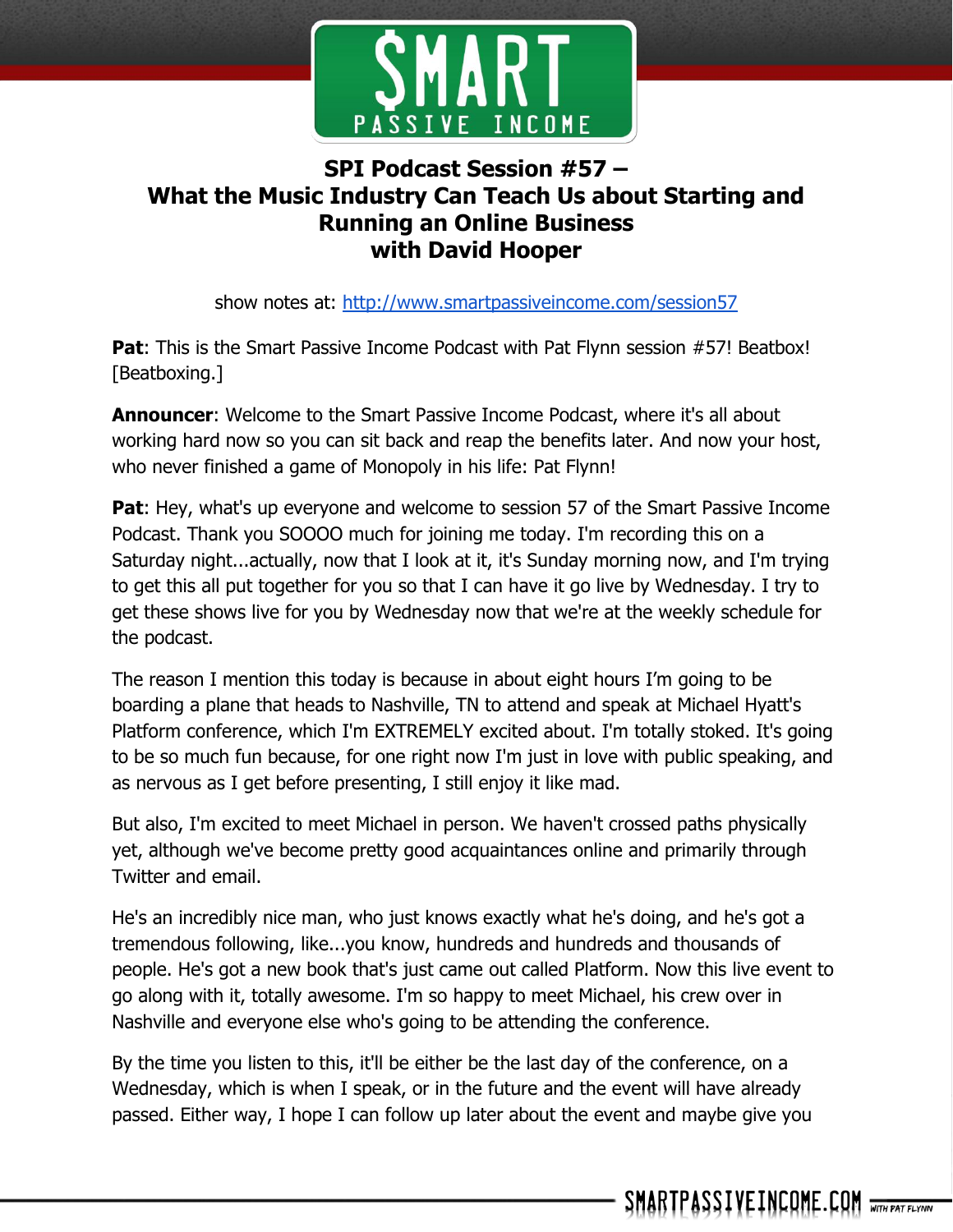

some video footage or at least some pictures of me speaking and other people speaking. I'll definitely keep you posted, though.

For today, in sort of alignment with my trip to Nashville, I sort of timed it this way, a lot of you know Nashville is a hub for music here in the United States, and I'm excited to welcome my guest, David Hooper, on the show, who is actually from Nashville and is in the music industry. He's in the music business. He does music marketing, and we're going to be talking a bit about some of the interesting parallels between the music industry and what we're doing like online business and Internet marketing entrepreneurship.

There are a LOT of interesting similarities and lessons we can learn from his experience in the music industry, so let's get right into the interview where I start talking about how we've actually come to know each other. So, enjoy!

[00:02:54.03] So, David from MusicMarketing.com, he and I know each other because of a mastermind group. And you've heard me talk about mastermind groups lately a lot. SO important, not just becuase of the great advice you can get from your peers and the accountability part of it but also because you get the chance to become good friends with people. And a lot of you know I'm in a Mastermind group with Jamie Tardy from EventualMillionaire.com, along with Todd Trester from FinancialMentor.com and Rodgeric Russel from remarkablyhuman.com [I didn't check the spelling on any of these, sorry!] But David--David, correct me if I'm wrong but you were actually the one who put this group together with Jamie Tardy a few years ago, right?

[00:03:31.23] **David**: You know, I think the way that it worked was that I was looking for something and she was looking for something and she saw that I was looking to start one up and she said "Hey, I"m doing that too! So come on over here." And I said "Great!"

[00:03:46.26] **Pat**: Yeah, and it's been amazing. I mean, that was a few years back and it's still going strong. We're adding more people. I know you had to bail because you have a ton of stuff going on, and--just tell us exactly what you've been up to lately.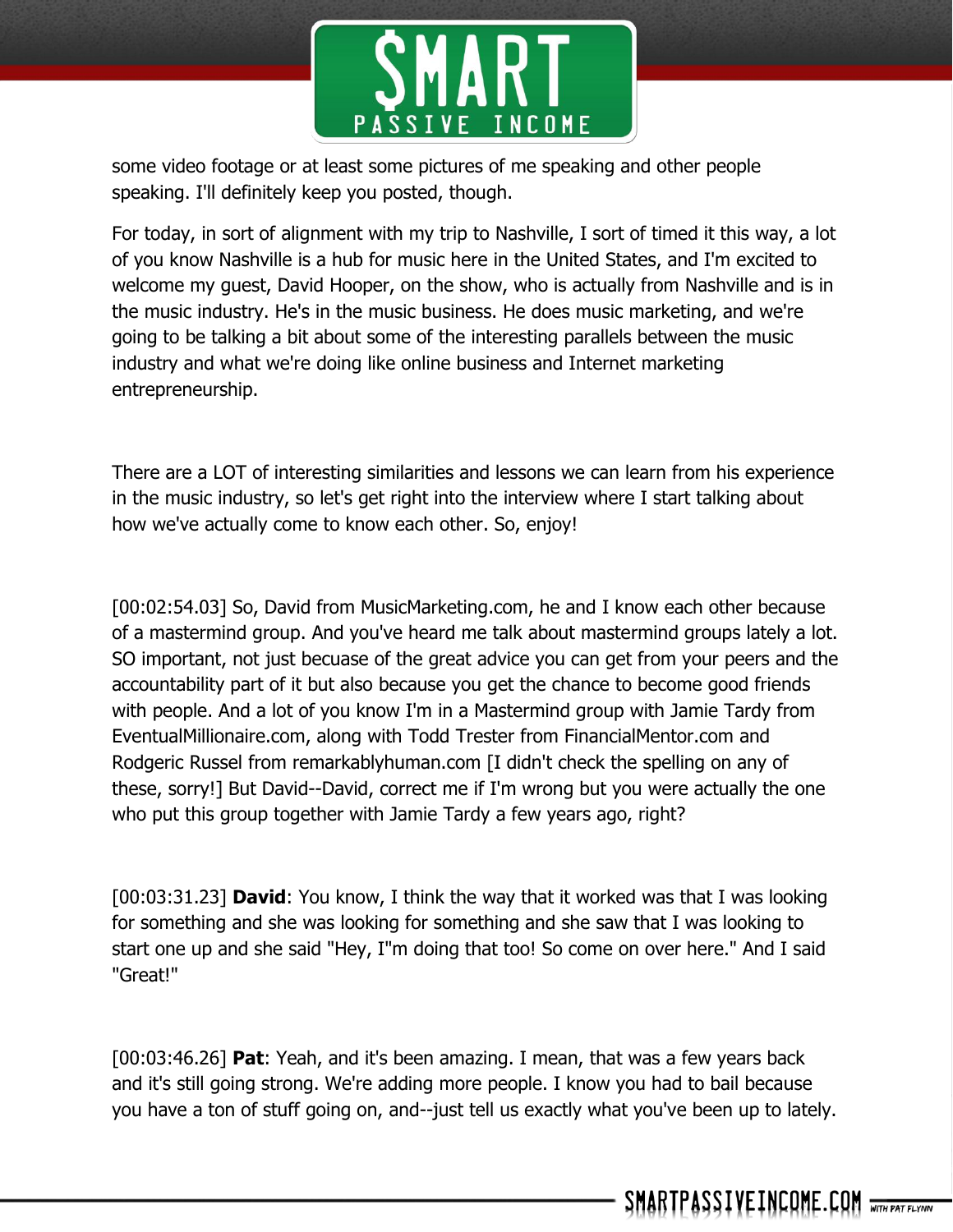

[00:03:58.02] **David**: You know what, the last two years I have a publishing business, primarily in the music marketing business. I also have a syndicated radio show, so we're recording every week and putting out new shows every week. But the last two years, I've actually spent writing a book and I'm not a natural-born writer so it's taken me two years instead of about thirty-sixty days like I thought it would.

[00:04:20.06] **Pat**: [laugh] I know all about that, haha!

**David:** [laugh] But here's the thing, Pat, this is what you're preaching. You're preaching smart passive income. It's because I've set up smart passive income that I was able to do that.

**Pat:** Mmhm. So you've been able to have the time to write this book while still having these other things in motion. I mean, you have a ton of other books that are live on Amazon and stuff, right?

**David**: I do. I probably have about ten books under my name. The difference between this one and some of the other ones is that this one really--I joke around about two years, and that's true, but it actually took about 17 years. I've been in business for about 17 years and this is, in a lot of ways, my life's work. And i knew that I was going to go big with this one, and I wanted it done right and brought in the editing team. We actually had 5 editors on this one, just to make sure NOTHING got through that wasn't supposed to get through, because like I said, I'm not a natural born writer. And that was actually one of the good lessons. You just want to start out with a great lesson, is that--I know you're a musician, Pat, and when you start playing music you don't--you know, a lot of these kids now that play, like, you know, Rock Band or these video games that are music-oriented, that makes it seem like it's really really easy but it's years and years of practice, and the same thing for writers.

You know, we look at a person with a book and all we know is that they just released a book, like Stephen King. We don't see the editing, and we don't see the rewrites and we don't see the writer's blog and everything that they had to go through to get it. And that was a really, really good lesson for me because even knowing that, even saying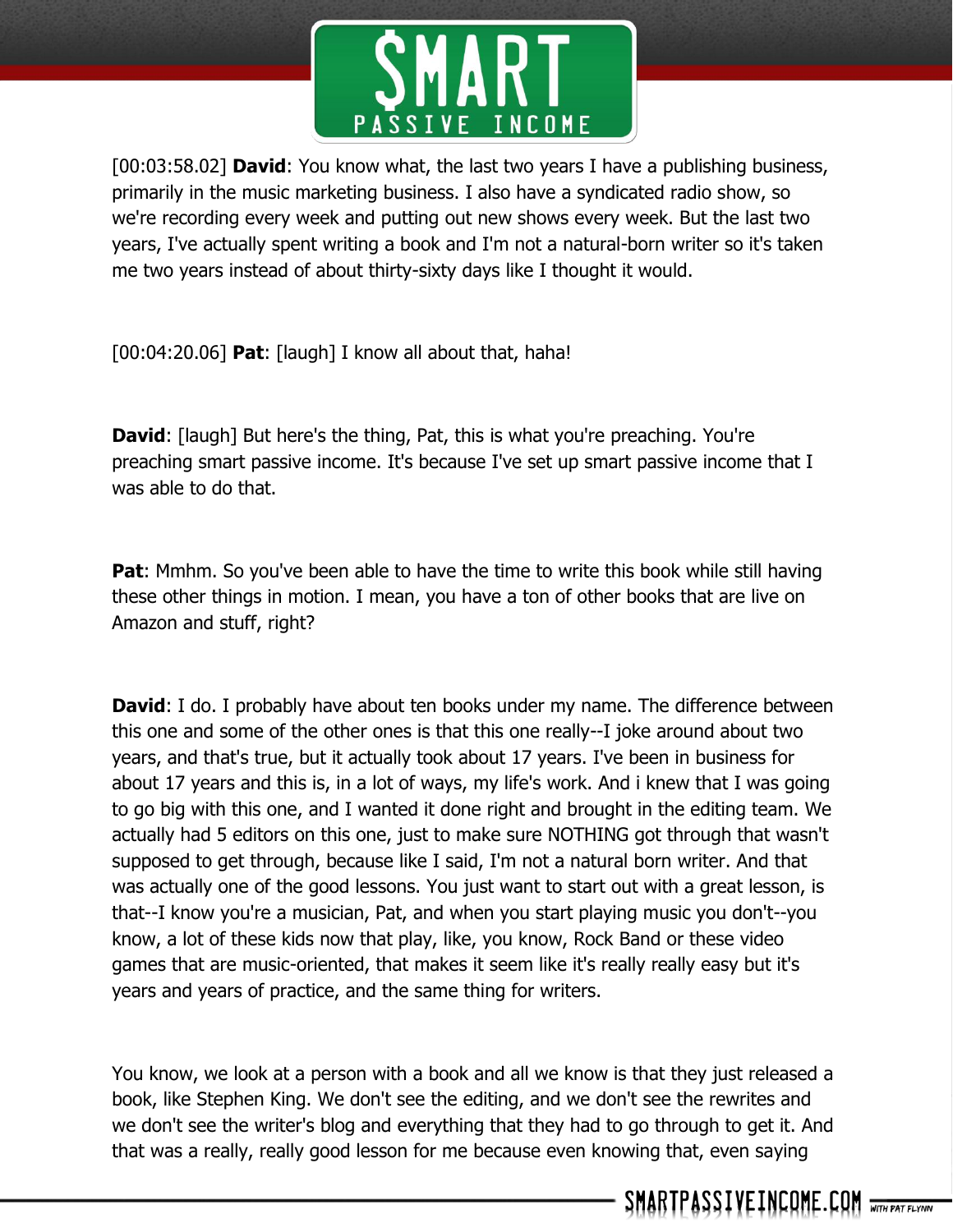

that, you know I knew it on one level but when you have to experience it, you're used to so many people that make it look easy--I know a lot of people probably do that with you, they look at your monthly income reports, "Oh! This is easy!" but, they don't see, probably, 90% of what you do to make it happen.

[00:06:11.22] **Pat**: Yeah, I mean the people that REALLY know me know how much work I put into the site and, you know, a lot of people see that first income report from October 2008 and they're like "Wow, you made \$8000 the first month you released that book!" But then what I always have to tell people and remind them, and I remind them without them even asking because I want them to know that, that site was up for 2 years building an audience before I even started monetizing it. I mean, without that 2 years of constant work, two or three hours a day on the site pumping content out there for this exam in the lead industry, I wouldn't have been able to launch a book like I did.

[00:06:47.17] **David:** Yeah. Well, and in the music industry, we say "Every overnight success takes 7 years."

**Pat**: Heh, heh.

**David:** Just because you're hearing about them right now doesn't mean they weren't working.

**Pat:** Yeah. I mean, there's so many examples of that in business. And for those of you listening to the podcast right now, this isn't really going to be an interview with David about his book, although we're going to get into it because there's a lot of great parallels between what is inside his book and what we're doing in this kind of Internet business online marketing space. But this will be just kind of a--I mean, David and I are cool together. I mean, we have great chats with each other and we're just going to talk and it's like you guys are there listening like, fly on the wall status. So--

**David:** And I'll try to throw in some of the lessons, because I think--I'm a real believer in mindset, that's what I've written about in the past, because I really think that is the foundation of success. I mean, you have to be willing to have that tenacity and you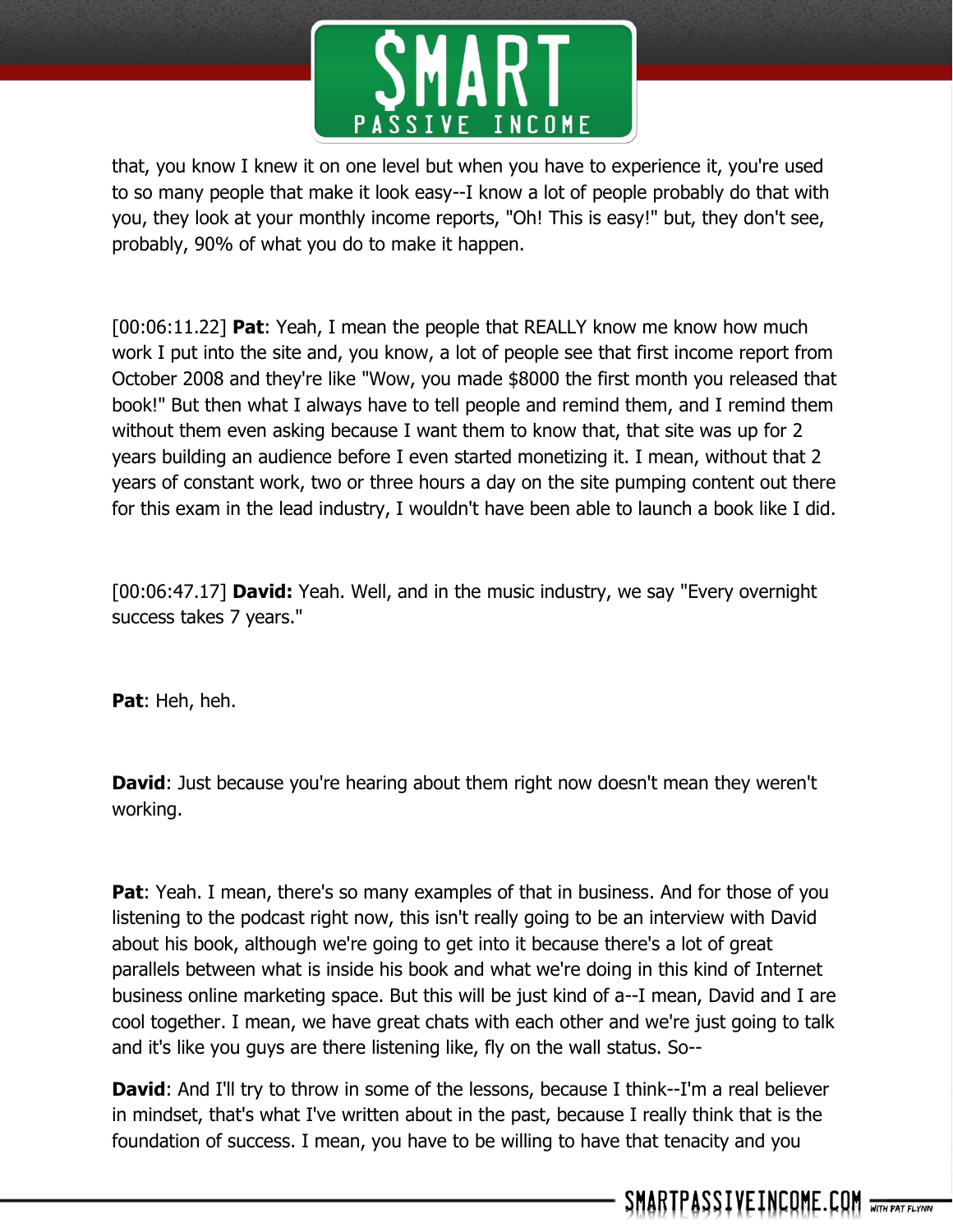

have to be willing to have the belief in yourself that things ARE going to get better, even when things are rough. And there's a lot of lean, lean times that you go through as an entrepreneur, and that's really what separates the successful people from those that were not successful.

Pat, you know, you lost your job doing architectural work, and it would be very, very easy to go out and get another job. There's some true grit that you have to have to kind of stick it out during those lean months when you're learning, but if you can get past that, that's when the action really starts to happen.

**Pat**: Right.

**David:** And the same thing happened to me, and the same thing happens to every entrepreneur that I know.

**Pat**: Yeah, absolutely. And there are things during that lean period where you can kind of make things happen a little faster, you know, getting the right education, hooking up with the right people--again, mastermind groups--all those things played an important role in my journey, at least.

And I'm glad you talked about being confident in yourself because one of my favorite quotes of all time is from Henry Ford--"Whether you think you can or you can't, you're right." And I actually have a placard on my wall that says that because I just look at that every day and I try to believe in myself as much as possible without--I mean, it's true, if you don't believe that you can do something, then it's not going to happen.

**David**: Yeah. Well, there are a lot of lessons from Henry Ford. One of them was the assembly line. People always give Henry Ford the credit for assembly line--that actually came from a pork processing plant. He was looking outside of his industry, you know, the way cars were done was completely different, but he said "Well, you know, this pork processing plant, that seems to work for pork--maybe it will work for cars." So he did that.

A lot of innovation comes from outside the industry, and that's actually one of the things that I talk about in my new book, ["Six-Figure Musician"](http://musicianbook.com/) is how a lot of things that musicians are doing to market themselves now, it didn't come from the music marketing space, it came from other spaces.

**Pat**: Right, right.

**David**: So it's a little--and same thing for Internet marketing as well.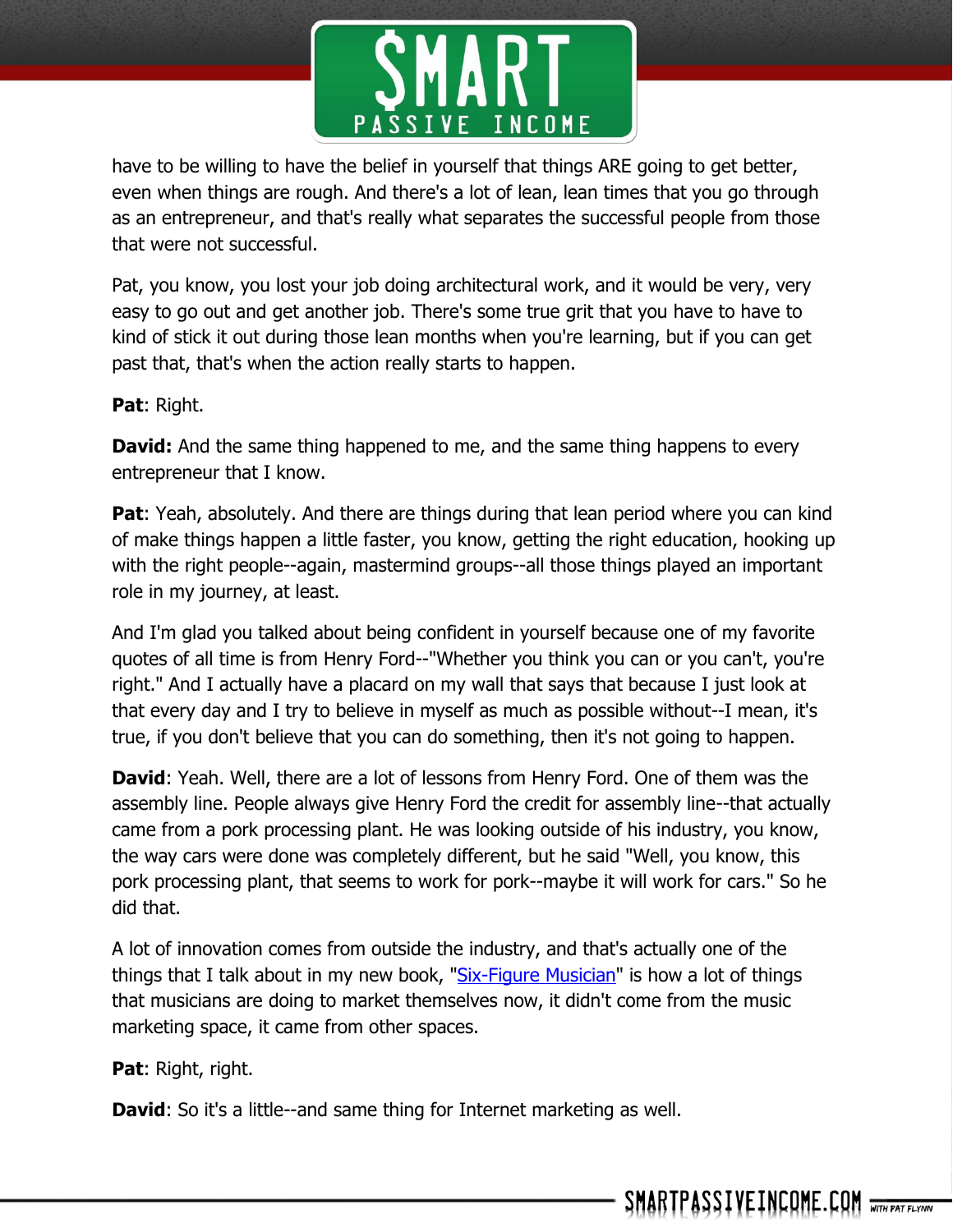

**Pat:** Oh yeah, absolutely. I mean, there's all kinds of parallels between all kinds of other things and Internet marketing. We'll get into that!

So your book, Six-Figure Musician, and the subtitle is "How to Sell More Music, Get More People to Your Shows and Make More Money in the Music Business." You can actually find it right now, it just launched on [musicianbook.com.](http://musicianbook.com/) I mean, you've taken years of experience in the music industry and putting it into this book, because as you mentioned, I saw this on your website--there's more opportunity today for musicians and songwriters than ever before. I mean, why do you think that is?

**David:** Well, one of the reasons is because distribution is not an issue anymore. Used to be--I'm 40 years old, I started in the music business really when I was in college. I was working in record stores and I was in bands before that playing as a performer, but, for example, working in the record store...a band would have to record something, they would have to put it what we called a phonorecord, and a phonorecord is like a physical--not just like a record, but a CD, a 8-track, a cassette or something--put on a truck, get it to a distribution company, at the distribution company they would have to get it to the store, and then it would go to the end user.

Now you just pop it on the Internet, it goes directly to the end user, and we don't have any of these kind of distribution issues. Also, distribution is cheaper now, so much so that I'm actually giving this book away for free, because it doesn't cost me anything to print it up, it doesn't cost me anything to put it on the truck, get it to a distributor, get it to the retailer and get it to somebody, because every time you do that, it's like they take a chunk of the money.

So if you're to sell a book for like, ten dollars, you might end up with a buck or two, maybe, after you consider the paper and everybody taking their cut. So the biggest issue, I think, it's not an issue really. The biggest thing I think is really great for musicians, any creative people, and also Internet marketers, is that we have distribution. We've got a platform. You can put up a blog today and have anybody in the world read it tomorrow.

**Pat:** Yeah, absolutely. But what comes with that is HUGE competition, and just, you know, a sea of people doing all the same stuff. I mean, how do you stand out as a musician or any creative person in this freely, easily distributed content type of world?

**David:** [sigh] You know, that's one of the things that I think is the irony of the Internet, is that [laugh] the way you stand out is by getting OFF the Internet.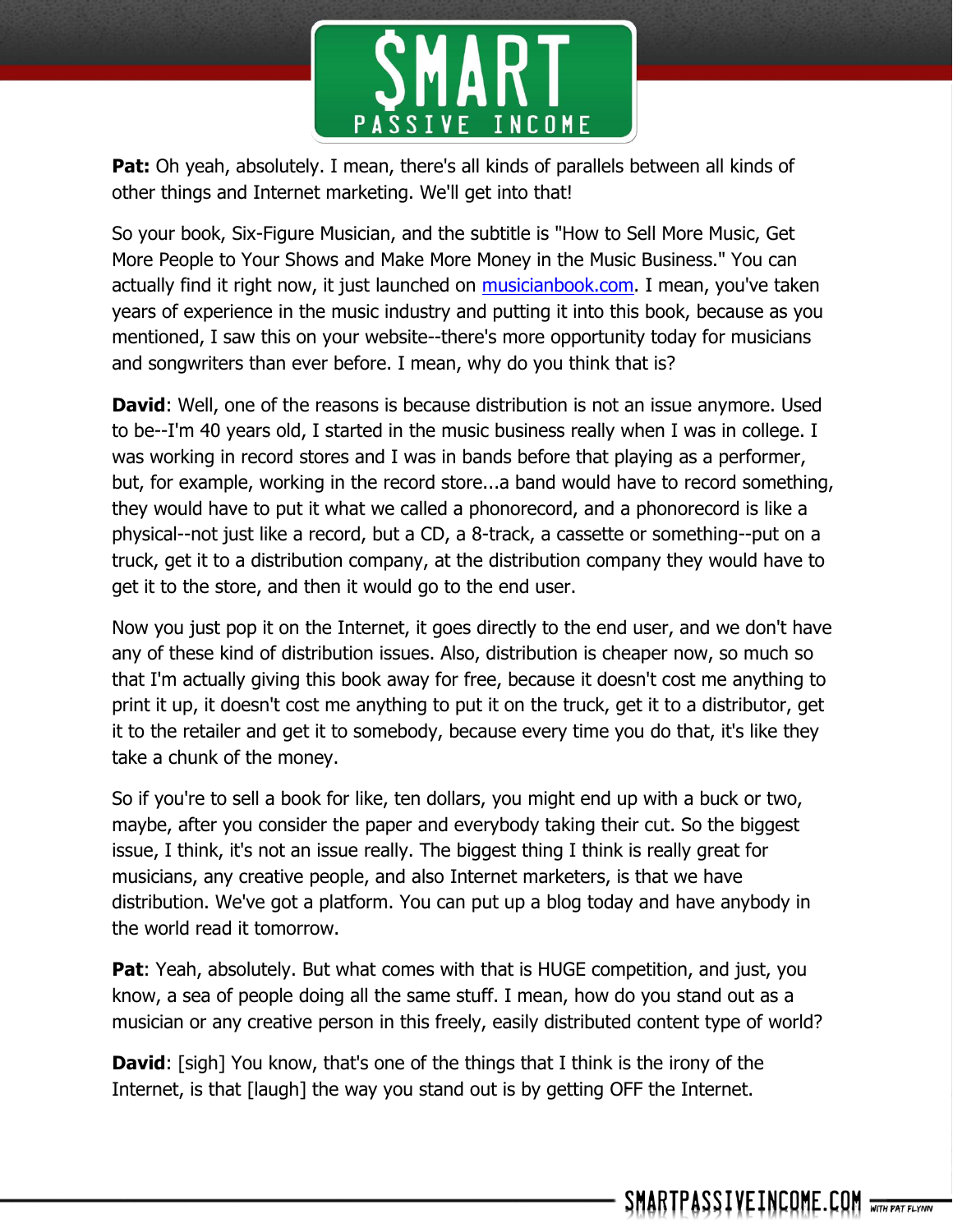

**Pat:** [laugh] That's so true.

**David:** Right? Because, when...for like a musician, I say "Man, you know, don't think that you can put up a YouTube video and just have folks buy your records or whatever it is that you're trying to do, make you famous."

**Pat**: Mmhmm.

**David:** When you're out there doing a live show, and you know this because you do a lot of public speaking...I really feel that anybody who can go out and touch as many senses as you can, you're going to have a natural advantage over the people that are just online. Like, you and I know each other. We've spoken to each other for hours, just through this mastermind group. So that's one sense, hearing people. So we've been able to develop a little bit more report. If I see you where I can shake your hand and...smell you--I don't mean to get weird, Pat!

**Pat**: Uhh, heh, heh. I'll make sure to wear my cologne because we're actually going to meet hopefully when I head up to Nashville for Michael Hyatt's--

**David:** Coming to Nashville, which is where I am, Music City USA! But, you know, if you think about going to a live show, this is one of the reasons that bands stand out, they're doing this, is that...you go into a club and you smell the stale beer and the sweat, body odor and smoke machines and you hear the guitars and you feel the vibration, if they're loud enough, and you're bumping into people and you're having this interactive experience with all of your senses.

And I think that's one of the things--don't think that you can just sit there on your computer. I think the computer is a great tool, and I was really blown away when I first got online, like, the number of other people that were like me, and it just got me connected to a real massive pool of people instantly. But the ones that I've really connected with are the ones that I've met in person.

So that would be the suggestion. I think it's so easy--the issue is, there's really not a barrier to getting online, and the barriers, like I've talked about, for example, putting a book out or putting a CD out or putting a product out that used to have printing or distribution--you know, that weeds some people out. And one of the barriers that you can get through right away is just by meeting people in person.

**Pat:** Mmhmm. Yeah, no, that's absolutely true. And it's funny, because each one of those senses that you touch is a different way that people can remember you or who you are or that experience. And I think that's really important.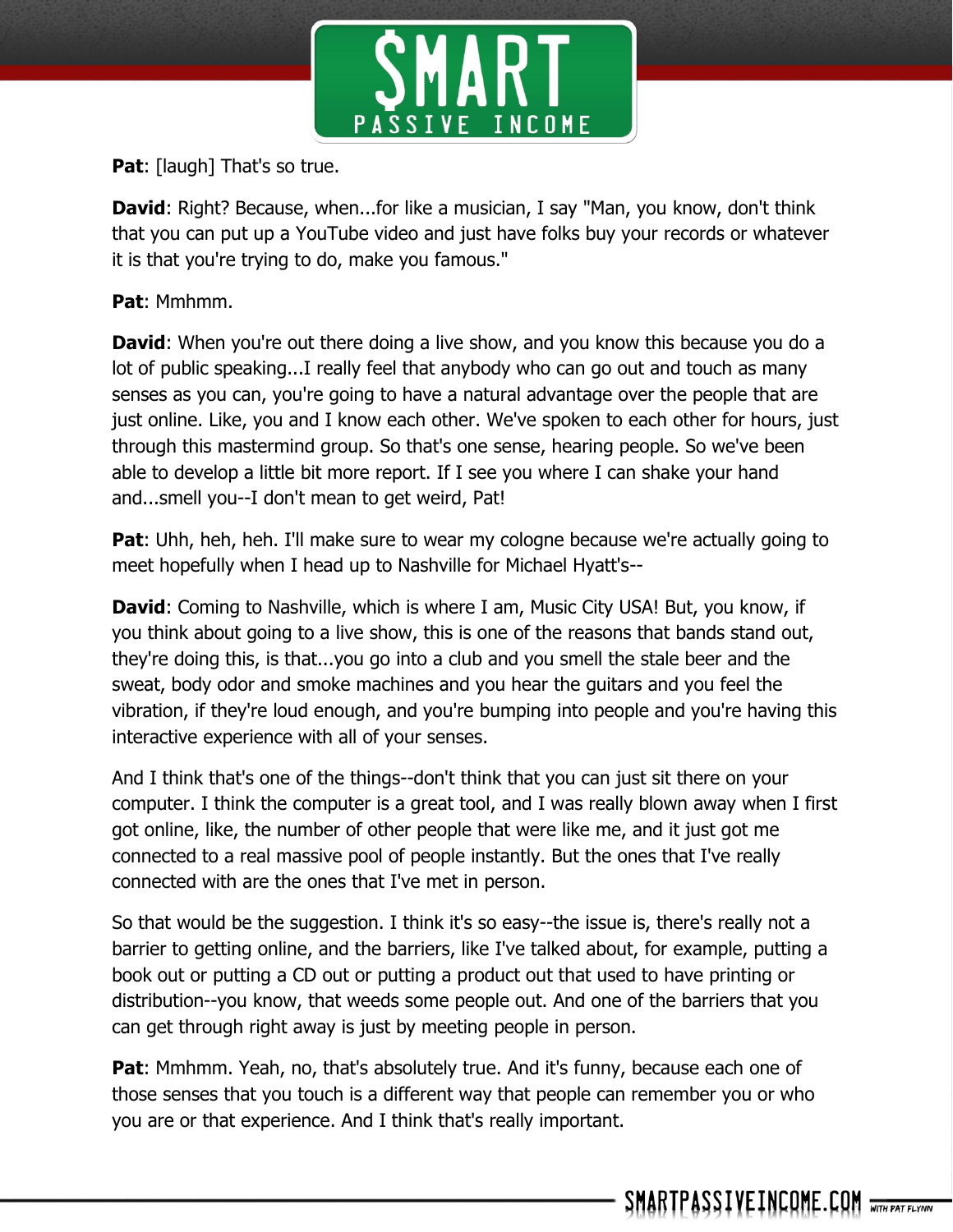

I mean, I think they say smell's--I mean, once you smell something--I forgot what the exact quote is. But it's, smell is like the one sense that like, if you smell something from the past, it brings back all these memories and--

**David:** It's the most memorable, and that could be why the perfume industry is one of the largest industries in the world.

**Pat**: So how do we make our blogs and our website properties smell good?

**David**: [laughs]

**Pat:** That would be a GREAT headline for this podcast, actually...

**David:** [laughing harder] A crisp, refreshing smell!

**Pat**: Yeah!

**David**: For SmartPassiveIncome.com.

**Pat**: I mean, you could say "Go outside and read this in nature," I mean that's...

**David**: [laughing] You can't, uh, you can't make your blog smell any better, but what you CAN do--and I think you've done a really good job of this, and we're doing it right now, with podcasts, we've got audio here, where people can hear you and really get a feel for your personality. Certainly you've done a really great job of video...

**Pat**: And I'm going to do more video. I mean, I think podcasting AND video is just going to blow up this year.

**David:** Yeah, yeah! Well, it's getting so easy--and you know what is really amazing, and...you just turned 30, I've got to congratulate you on that.

**Pat**: Thank you.

**David:** So, as a 30 year old, you have grown up with this technology that a lot of people--like, I'm 40--haven't. So you're seeing a lot of people in their 20s and early 30s, they're very, very comfortable. And we're seeing some really, really great video. And that wasn't a skill that 30 year olds would've had 10 or 20 years ago, definitely.

So...that's one of the things that I think using photos, using images, and just changing things up so that you're hitting a different part of the brain every time somebody comes to your blog, and I know there are a lot of blogs that are text--you know, when I got online Pat, this is going to date me a little bit, but I got online pretty early, but you're talking about '92, '93...the web didn't really exist. There were just very few websites.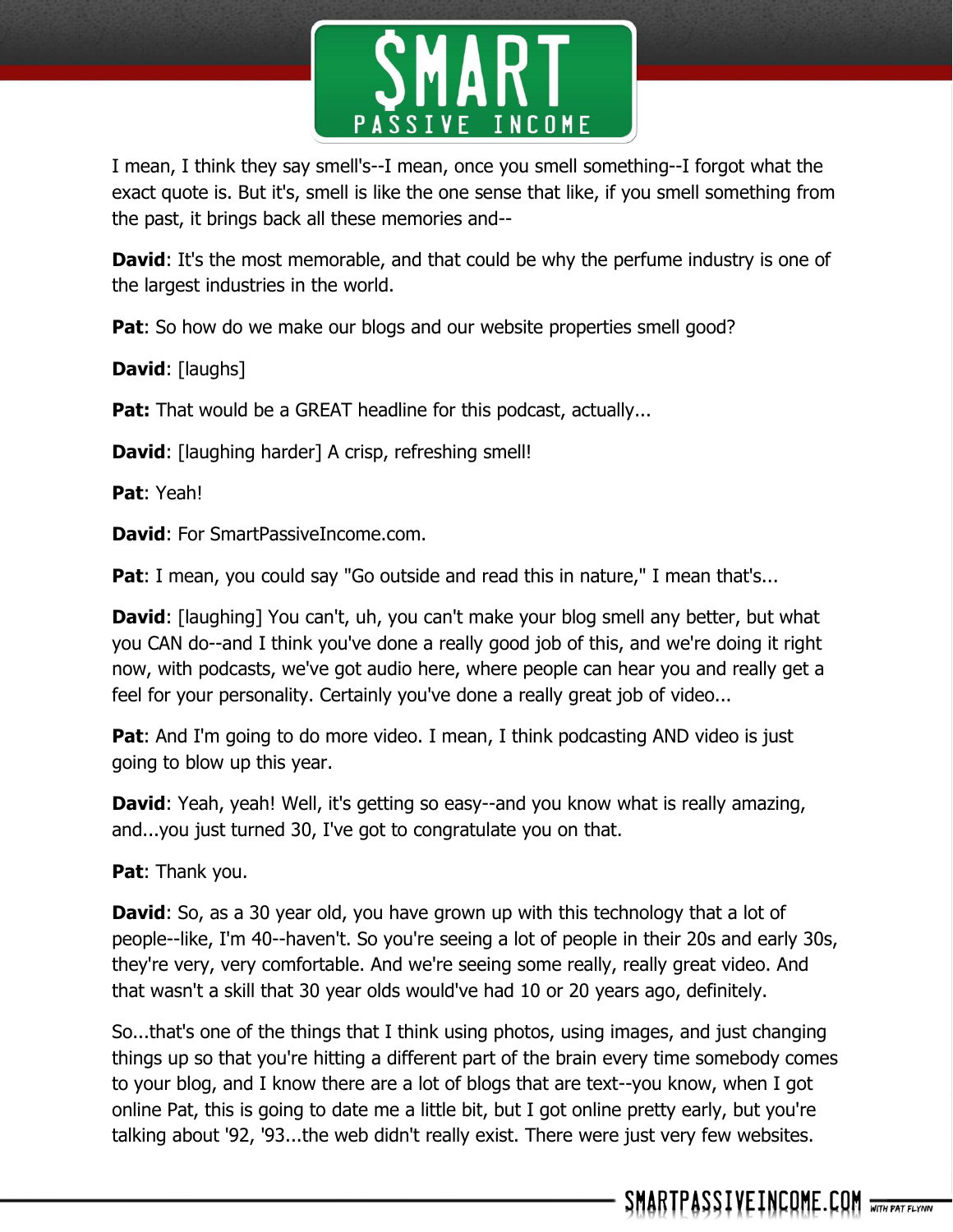

We had this thing called "Gopher" and it was all text! And you would Gopher to CDConnection, you could order your CDs. It wasn't like Amazon. All text.

**Pat**: Uh-huh.

**David:** And, all text. And, you know, you think about that kind of experience--you've got some people that are still kind of stuck in that age of 20 years ago, where they're all text! Well, these days you can bring in multimedia into it, and you can also by doing that show part of your personality, which I think is great. It's one of the things that you've done really well, it's authentic, it's real--you can't fake it on video.

**Pat:** I know. It's hard to, very hard to.

**David:** Yeah. Well, if you look at the "IM" community, you'll see the people that are very successful now--I.M., Internet marketing, for those who don't know--the people who were successful now were not like the guys who were successful 10 or 15 years ago. Those guys were, traditionally, direct mail people that came over to the Internet and just used it as a new platform, so they were using what we do in direct mail, which is text.

**Pat**: Right, with emails and stuff.

**David**: What's that?

**Pat:** With their email lists and...

**David:** yeah, email lists and just those one-page long sales letter websites. And I think that, that stuff is great, but it was kind of like, you know, if you think about the music industry, this is another music industry parallel that I think people can really relate to. If you look at, like, the 1970s, there weren't a whole lot of videos. And when the 1980s came along, when MTV came along especially, when people were starting to do more videos, it became more important that your band looked good.

I mean, musicians used to be a bunch of nerds, man! They were nerds! 60s and 70s, you know, some of them were a little flakey and things like that, but if you look at someone like Janis Joplin--not exactly video ready. Would not be a hit today. And that's really sad, because she's got something to offer.

But with that said, you know, I think it's the authenticity, and I think that's kind of where--we're kind of like the pendulum is going back the other way. We've had the super-slick stuff of the 80s, and now we're getting to where something real--that's why reality television is so popular.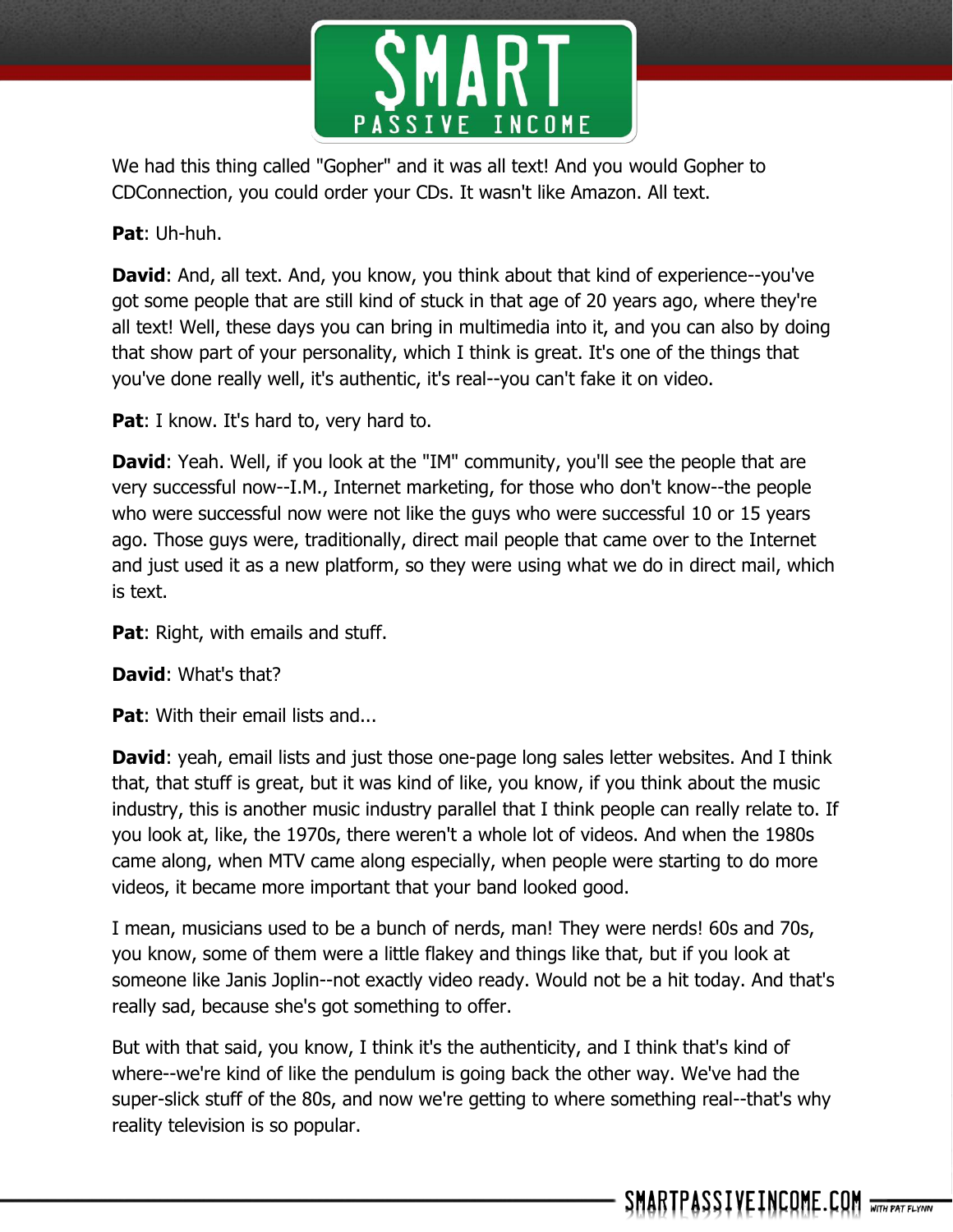

**Pat**: Mmhmm.

**David:** If that is, in fact, real!

Pat: Heh! Right, I mean, there's--that's--there's a lot of argument against that. But you talk about authenticity, now I want to ask you this question. I've been wanting to ask someone who's an expert in music for a while, because I've been noticing lately--we could talk about how this kind of parallels with Internet marketing too, but...I've been noticing a lot of these great bands start up recently, just with the age of YouTube, by covering other people's music in different styles.

Like, Carmen did a cover of a Chris Brown song, where she rapped like a Busta Rhymes part superfast, and she got super famous for that, and now she has her own record. There's a lot of people like Boyce Avenue who's blowing up--I don't know if you know who they are. They started by doing covers of really great songs, really popular songs, to get in front of their crowd, and THEN introduced them to their music.

## **David**: Right.

**Pat**: Now I have, like, sort of mixed feelings about that. And I mean, I will admit, I do love listening to covers of songs, but you know, then you get the whole intellectual property thing, and then people are making money off of covers on iTunes--I mean, well, what's your play on that?

**David:** Well, first of all, if a cover song is on iTunes, the writer IS getting paid for it.

**Pat**: Okay.

**David:** So--and anybody who's--it's also same as YouTube. YouTube has agreements with record labels and with publishing companies, the people who own the underlying composition or record labels of people who own the recording itself. So they've got agreements that they're going to pay--and they pay out a lot of money for that. So all that stuff is legal.

And you know, I think it's great! I think what it does is it leverages something that's already popular--you know, among a lot of bloggers, there's something called "news jacking." And an example of news jacking would be, for example, gun control is really hot right now. Or whatever. Presidential election or the Olympics or whatever is going on in the world, there's a lot of people searching for it at any one time, and a lot of people will, you know--"10 Tips That You Can Learn From the NRA." Or "10 Tips That You Can Learn From \_\_\_\_\_ \_\_\_\_\_\_ Olympic Athlete."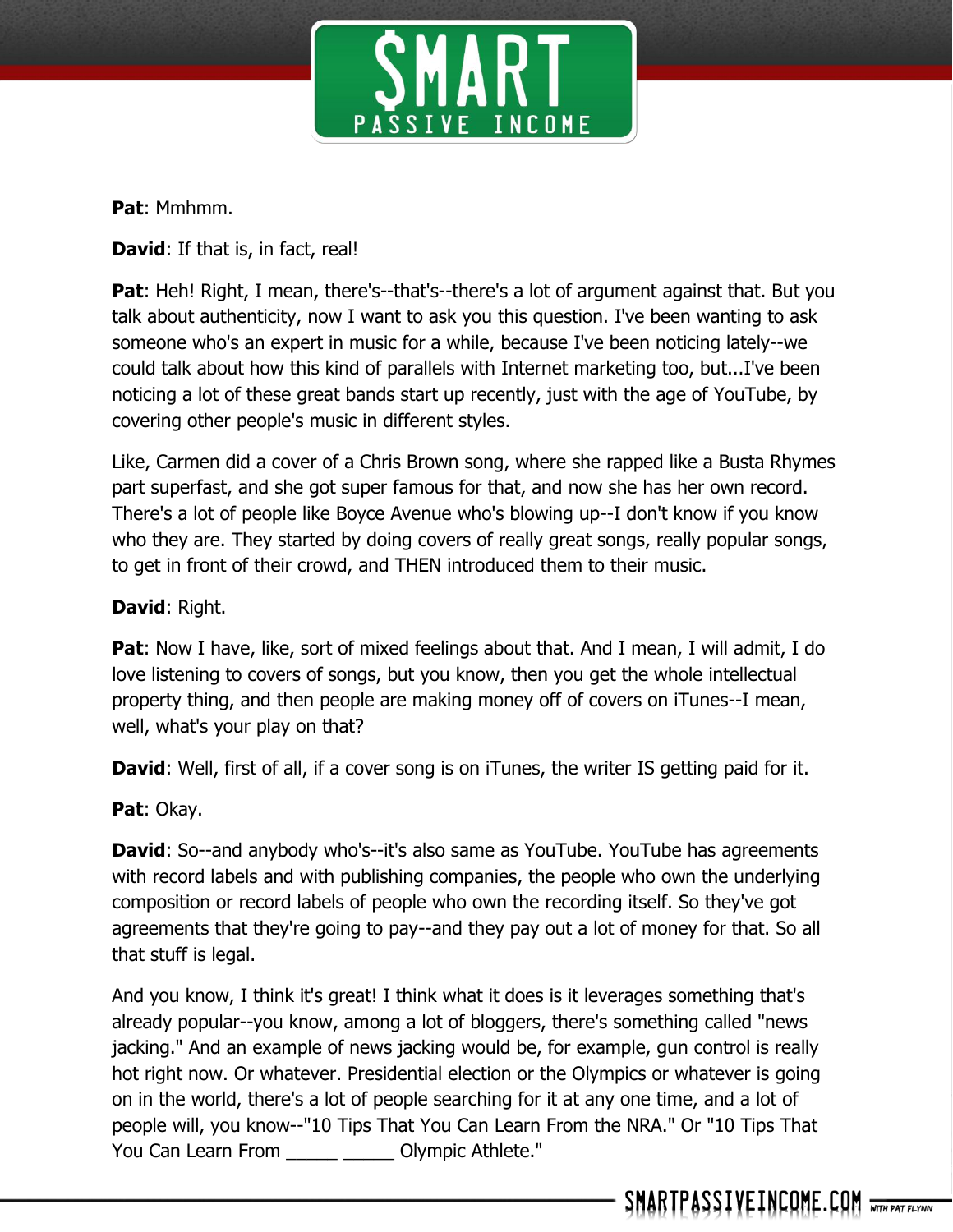

So, to me, it's just leverage and I think it's an opportunity to, you know, use something that already has some momentum to get attention your way.

Also, for me, I think it's really good for what I call the life of a song. And I'll give you a great example of the life of a song--I've got a friend of mine whose name is Buzz [Casen.](http://www.buzzcason.com/) You've probably never heard of Buzz Casen. But Buzz wrote a song called Everlasting Love. And you've probably heard one of the versions of Everlasting Love. One of them is by Gloria Stefan, one of them is by U2. I mean, there's probably...it's been a hit every decade.

So you could consider those songs covers, right? Just like I Will Always Love You, Whitney Houston did it, it was a Dolly Parton song--she wrote it and she also recorded it. That extends the life of a song, which I think is really exciting and I think it's an opportunity for song writers to get paid. I think it's an opportunity for people to experience just amazing music again and again. So, I think that that's really good.

Here's the issue with it--is that, if you don't bring something original to it, it's like anybody can come on and knock you off. We have an example in my book about this with Harry Conick Jr. and we can use, if you want a more modern example, Michael Bubile.

Now, why are you going to go get a Michael Bubile song, when Frank Sinatra may or may not have done it better, depending on your taste? So, it will be interesting to see what he brings to the table--I think it's really important to have something that people cannot copy. Which is another reason that I like live events, is you can't copy them.

**Pat**: Yeah. That's true, that's very interesting. So what else--I mean, this is so interesting to hear about the music industry and to kind of exactly how it plays into Internet marketing and online business. What are a couple of other things that you feel are really important for us to understand?

**David**: You know, one of the things that I think is really great from the music industry is--keep going. You got something? It will go for a little while, you're going to hit a bump in the road...change it up and keep going. And I've got different examples of that related to the music industry.

For example--this is...[laugh] this is kind of a controversial one to start off with. R Kelly, right? R Kelly, famous R&B singer, got into some legal trouble, kept going. He just...you fight it, you keep releasing records, don't let that stuff get derailed.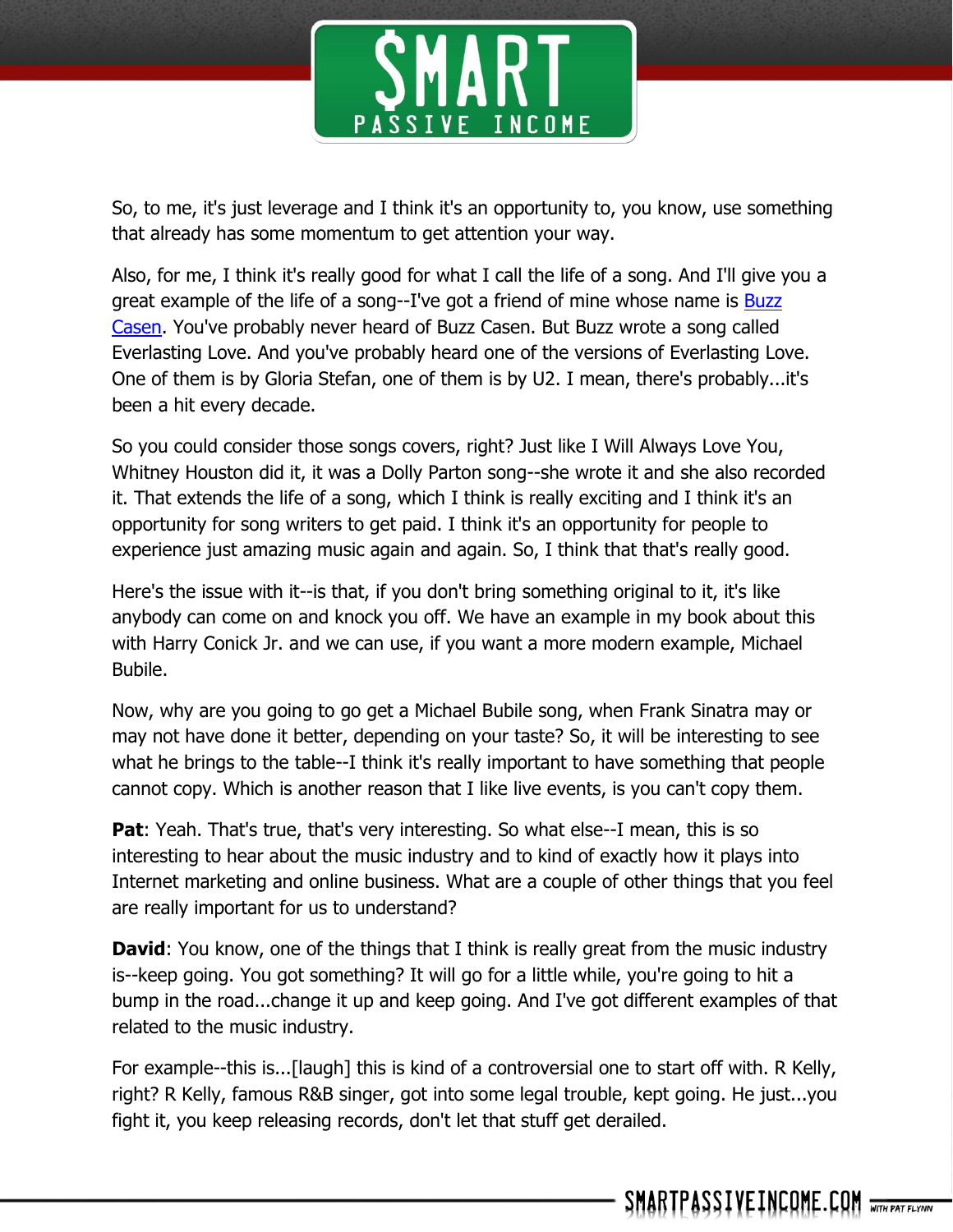

Like, if you have Van Halen for example, the singer leaves, you get a new singer. Sometimes you're going to have more success--which you did, with their second singer! Third singer, not so much. Did they let it stop them? Nope! They kept going. Now they have the original singer back in there.

KISS is a great example of that. I mean, KISS, you know? They kept going, they took the makeup off. They brought in some new people. Then they did the same thing like I'm talking about with Van Halen, they put the makeup back on when that got tired.

So--I'm not--I think that's huge. I'd love to hear what you have to say about this Pat, because I think you make it look so easy, and I know because I'm in there with you that it's not, but you run into stuff like this all the time and there has to be that decision when you're like "All right, am I going to keep going?"

**Pat**: Yeah, no, there's--I definitely come to those walls every once in a while. And I think what keeps me going is just trying something new. And I think that's kind of where I'm really lucky, where I have this platform on the Smart Passive Income blog where I have the opportunity, and people expect me to try new things and kind of be the crash test dummy, which keeps me excited and it keeps me going. And really, I think it's just listening to the fans and just trying to understand what they want, too.

**David:** Mmhmm, mmhmm. Yeah, I think that's a real important part of it, is that you have to have--some people call it your "Why." Because sometimes things get really tough, either financially or emotionally, or--you know. You've got other things going on in your life. You've got a couple of kids, and that could totally derail what you're doing, so you've got to be really clear on why you want to do it.

Because you're having to make sacrifices to do it! And i think when you're really clear on why you want to do it, and you know, you know, the reason for your actions, that makes it easier to work around some of the bumps in the road.

**Pat:** Right. It's funny that you mention that. A lot of people know that I'm doing sort of a redesign right now. Right now it's early 2013, for those of you listening in the future. My redesign may already be up when you're listening to this! But I had Chase Reves and Corbett Barr from *fizzle.co* and *thinktraffic.net*, they came down to San Diego to help me with my redesign, and in exchange I would do some courses for fizzle.co and stuff like that.

And we rented a conference room in downtown San Diego and we just brainstormed about where I wanted the site to go. And one of the first questions that was asked of me was "Pat, why are you doing what you do on Smart Passive Income?"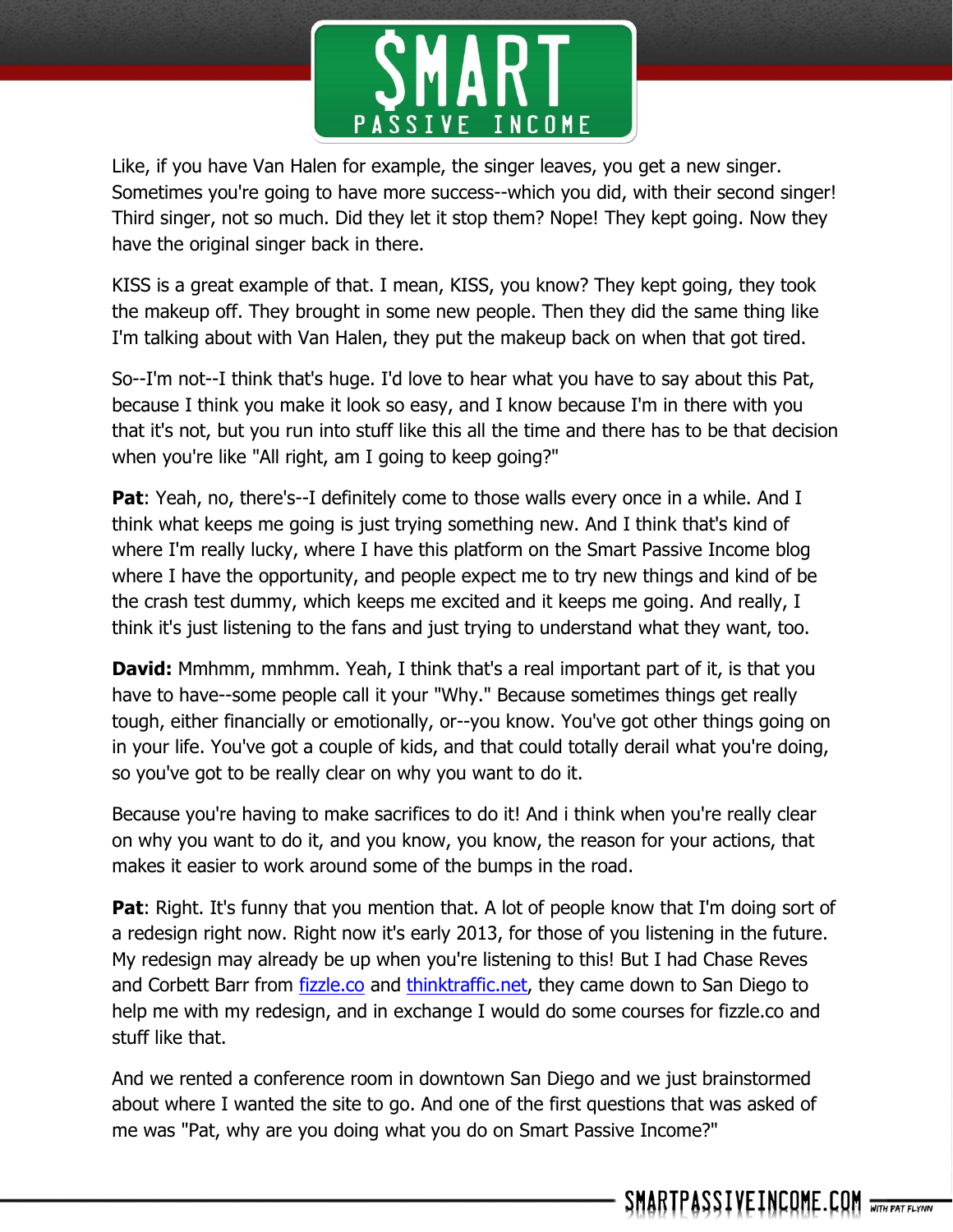

And it was really...you know, I was like, you know, I really want to help people. Well, why? Why, why, why? I kept asking why and getting deeper and deeper and deeper. And I think that's one thing a lot of us can do with, you know, when we're trying to figure out where to go next or, you know, if we feel like we've kind of forgotten why we're doing what we're doing, it's just to keep asking you why.

I think there's a Japanese term for it...it's...I don't even know. But--

**David**: Yeah! It's kaizen.

**Pat:** Yes! Thank you! And that came from the Toyota Corporation to try and help them with problems in the assembly line. We're going back to cars and the assembly line now. Basically, to help fix a problem you have to ask yourself why five times, I think it was, in that example. But the more you ask yourself why, the more you're going to find out, really, the true root of that problem. Or, if you're asking yourself why you do what you do, you're going to understand the true root of why you're doing what you're doing.

And it basically came out to, for me, yeah I want to help people but I want people to feel proud of what they're doing. That's really what it came down to. Feel proud, and also, I am at home and I'm facing challenges because I have my family to deal with, and then also business, and those kind of mesh together every once in a while.

But I love the fact that I'm home with them, that I can witness all their firsts and be there with them, and that's what I want to give to other people by helping them start online businesses and create these opportunities for themselves. I'm not the, you know, "Oooh, you got to quit your job" type of guy, even though, you know, I was very blessed to have been laid off!

But really, it's just kind of giving yourself the opportunities to live the life that you really want to live. And being proud of the way that you do that, I think. Because there's a lot of people in this space, where--you know, maybe they've given people the opportunity to have those freedoms, but maybe they aren't doing it in such a proud manner, or a way that they can...I want my kids to look back years from now and say "Daddy did some great stuff and he really helped a lot of people at the same time."

**David:** You know, I'm so glad that you mentioned Toyota. Here's another thing about that, and I hope that I'm pronouncing that right, "kaizen," but it is spelled K-A-I-Z-E-N, so that's a great place for anybody to look up if they want to find out about how Toyota has been so successful.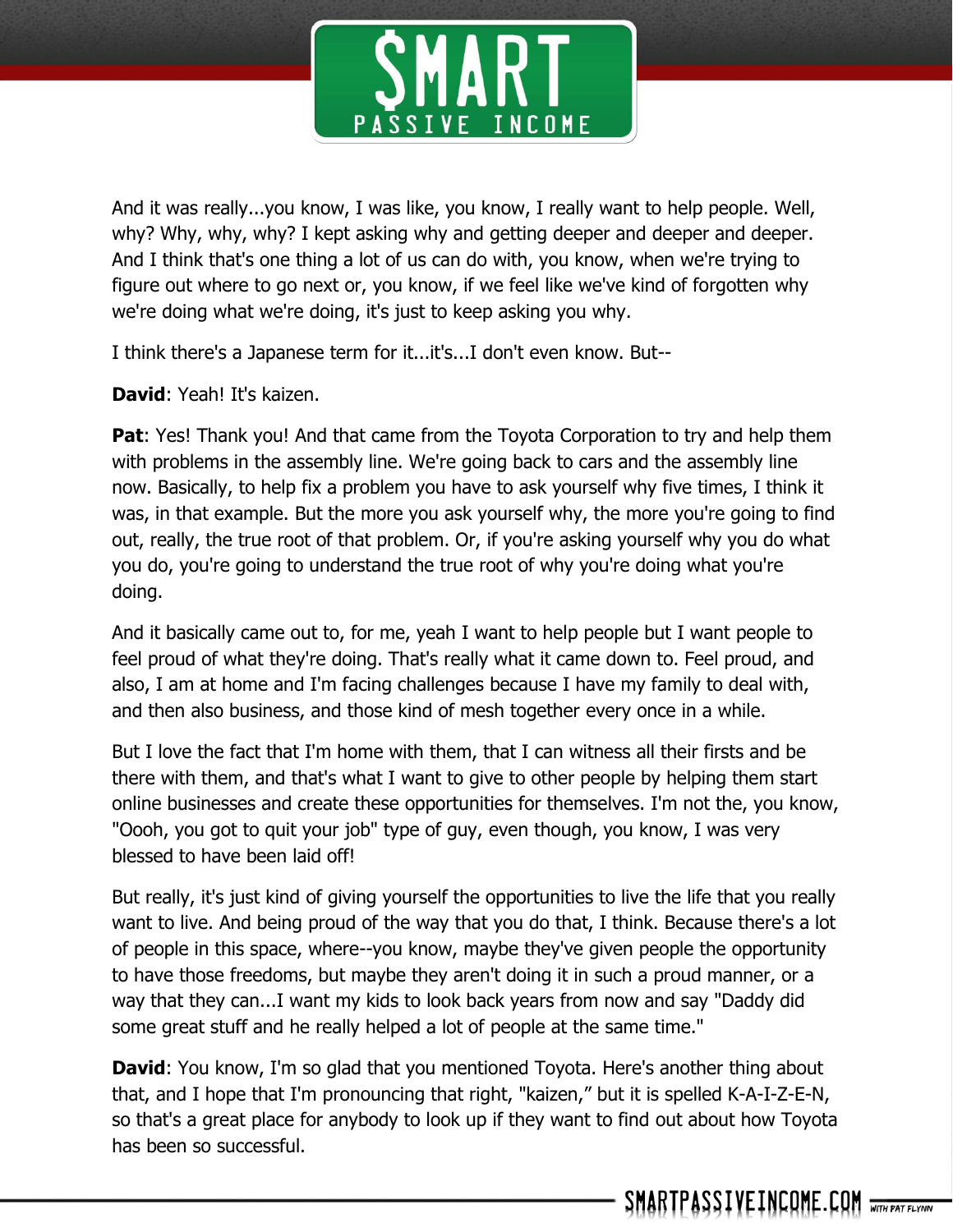

The other thing is about the slow, consistent improvement. It's little bitty things, sometimes they say small hinges swing big doors? It's the small, consistent changes, and that happens for musicians when they're learning how to play, it happens with dancers when they're learning to dance, anybody who's ever been in the gym, you don't go in there 200 pounds of blubber and then come out 150 pounds of all muscle. It takes a long time!

So it's that slow, consistent improvement. You get better and better every month! And I think if you look at your old income statements, you'll see that you're getting better and better every month. Sometimes you hit a little bit of a dip, but then you bounce back.

And I've got another funny story about Toyota, and this is in the book. It's--and you got me on all these Japanese words, Pat!

**Pat**: Sorry, dude!

**David:** So it's Soichiro Honda. He's the founder of Honda Motor Company. He was actually turned down from an engineering job at Toyota. He was doing piston rings and because of poor quality they said "nuh-uh, not going to let you even work here." So he went on, eventually started Honda motor company, and that's another reason that Honda has been so, so successful. Anybody that's had a Honda knows what great cars they are. Both cars, Honda and Toyota.

**Pat:** Yeah. I have a Honda and a Toyota, actually.

**David**: There you go!

**Pat**: Yeah!

**David:** And there's a reason for that, right? So...I mean, that was his philosophy. That's how he built an amazing--they really embraced making mistakes. And I think that that's huge!

We were joking around before we started recording about another idea. And I said "Well, if it fails you can put it up and show people you make mistakes!"

**Pat:** Wait, which were we talking about?

**David**: Well, talking about doing something with iTunes.

**Pat**: Yeah, yeah, yeah.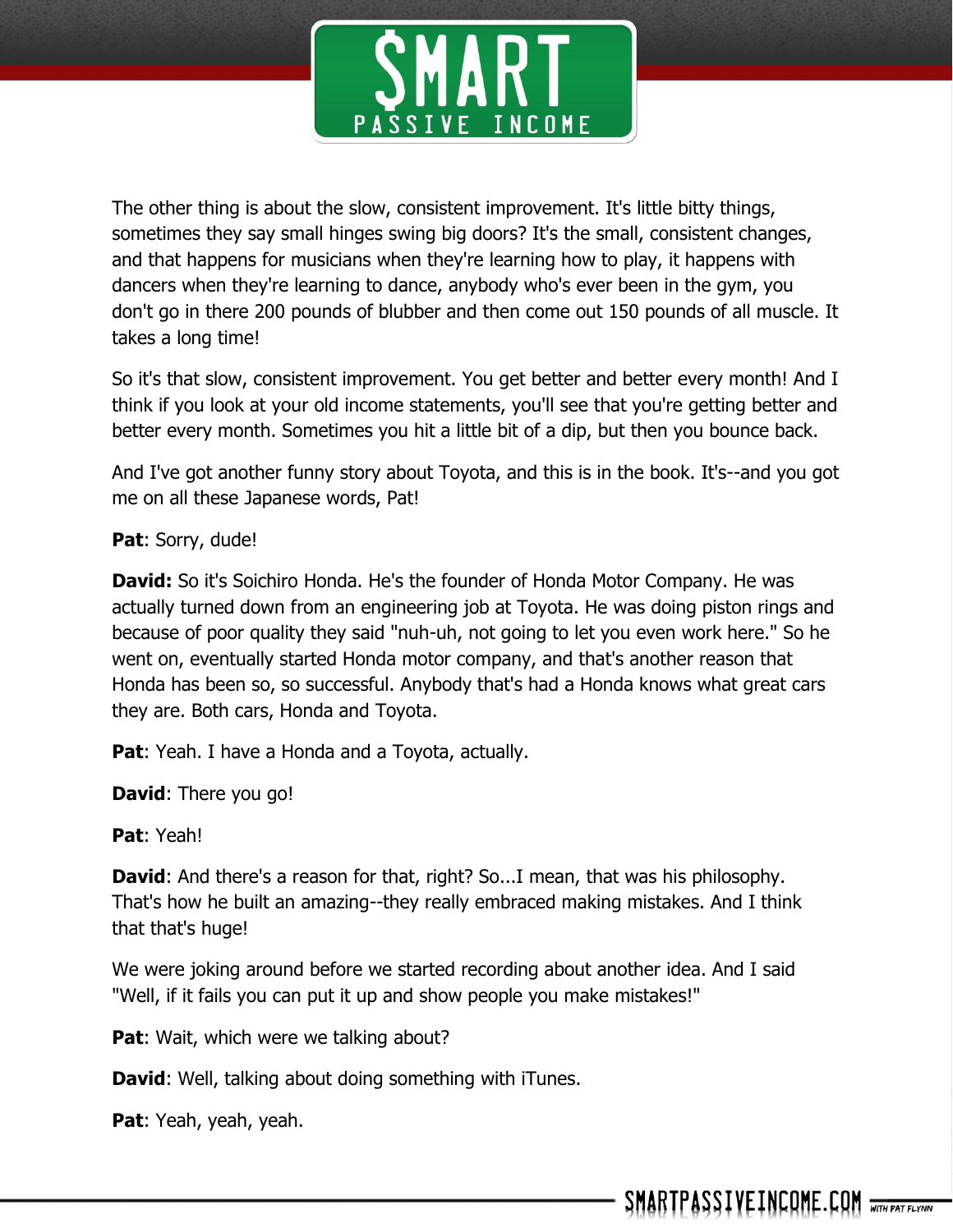

**David:** Sometimes these ideas work, and sometimes they don't. Sometimes they're just disappointing, right? But if it fails, you learn from it, you pick up the pieces, and put it back together again a little bit better next time.

**Pat**: Yeah, definitely. I think the journey, you know, is going to have a lot of bumps. And if you go back to some of my older content on the blog, you'll see my writing style wasn't quite as fine-tuned as it is now, and I'm still improving. And I still get, you know, correction emails from some of my fans--which I actually love! It puts me in a--I'm like, thank you! Like, I totally forgot the apostrophe on "it's." You know, my bad. And that's just a little reminder for me to remember that next time, which is great!

And you know, we learn along the way. If you go back to some of my older videos, they're--I cannot watch my older videos.

**David:** Well, how about the podcast? I know this from being in radio, that I HATE to listen to those old shows. I'm like, oooh, it sounds like the equivalent of like a cardboard...it's awful!

**Pat**: Yeah, I can't listen to my first episodes, either. And I think you know, I get a lot of emails from people who have, you know, recently found me and they just take a week and listen to ALL my shows and they're like "Wow, I noticed the improvement show after show after show." But I'm still working on it!

As you probably can tell, if you were keeping track, I've probably said "um" a number of times in this episode, and now that I'm thinking about it I'm not saying it, but I know I'm going to say it later when I'm thinking about it. I just have to keep training myself and training myself along the way.

**David:** Well, I asked you before we started recording, I said--"Are you going to edit this?" Because I'm used to a very heavily edited show. And that, uhh...there it goes, right? It allows me to make mistakes which I think sometimes it's good, but there's something to be said about leaving mistakes in, because what you're doing is not perfect, and even though it's not perfect, you're still doing very, very well at it, as am I, and I think that's important to...

Y'know, let me give you a music business example. This is a great one. I don't know if you're an AC/DC fan, but--

**Pat**: Back In Black.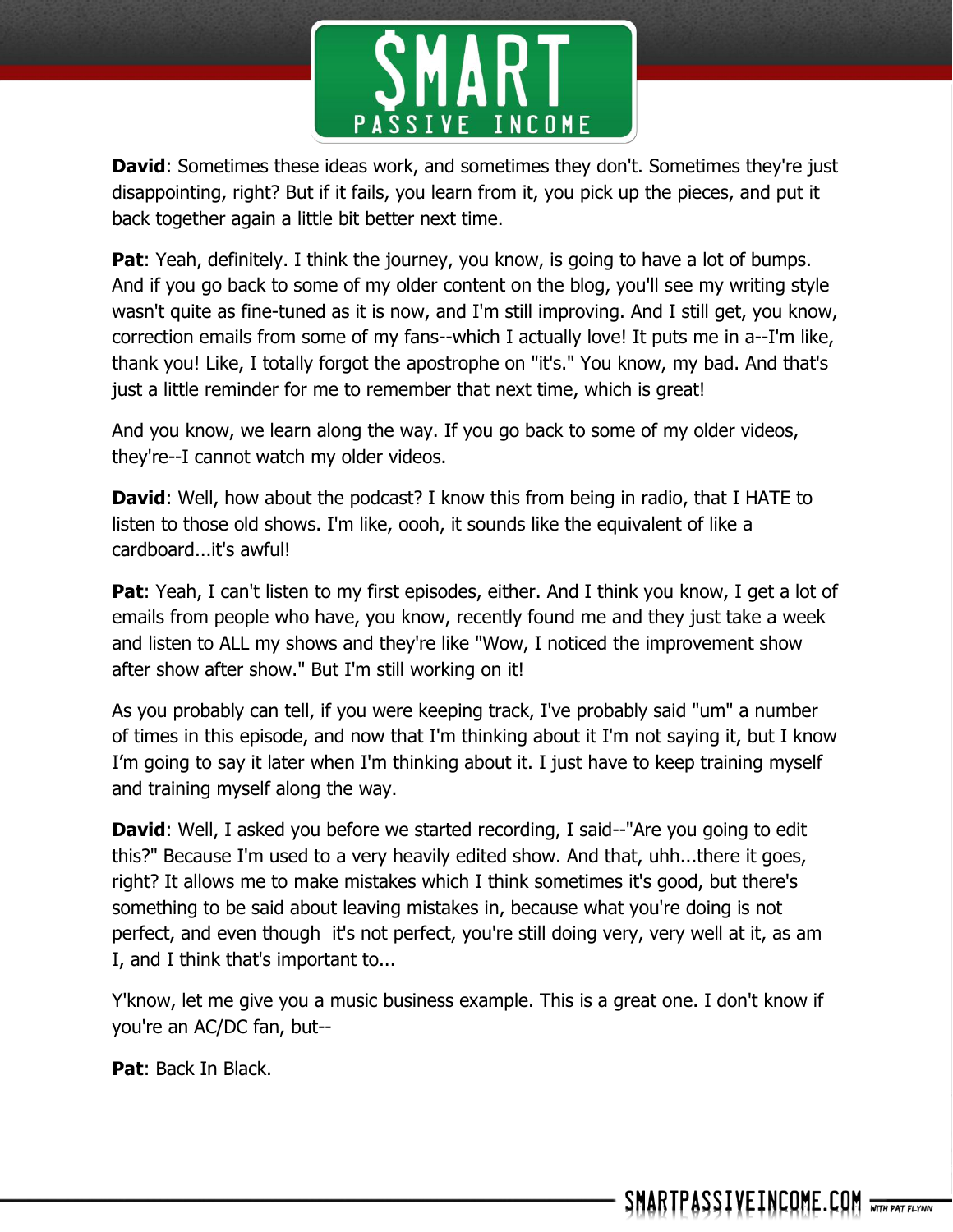

**David**: Okay, so before Back In Black, the very first record, it's called High Voltage. If you listen to High Voltage, the guitars aren't even in tune with each other! That didn't stop them from putting out a record, right? So if you listen to a lot of old music--and I think probably Back In Black has some of these things--as a matter of fact, it does, because the drummer, Phil Rudd...the drummer plays behind the beat.

There's something about the AC/DC sound that...the drums are a little bit off! Eventually, you know, they get rid of this guy, Phil, and brought in some other guys-- Chris Slade, for one. MUCH better drummer, technically, but it wasn't that AC/DC sound!

So what happened? Well, they went back to Phil Rudd. This goes back to what I was talking about with some of these other bands. You can try something and if it doesn't work, you can always go back. So another huge lesson I think musicians have done a really good job of that. They just try!

Because, really, when you think about music, music is art. And music is about making a connection with people. But so is smartpassiveincome.com! So is this podcast! Everything that we do is art. It does not have to be perfect. It's about making a connection, and people would rather have something that's real and authentic than perfect. That's why a drum machine, which is technically perfect, has a button on it--it's called "Humanize." So a drum machine that gives you a perfect beat will actually mess up the beat just a liiittle bit, because the human ear actually likes that better.

**Pat**: That's so funny...that is really funny. It's funny, I was working with--uh, I said funny like 4 times just now, actually.

**David**: [laughs]

**Pat:** Now I'm like so self-conscious about what I'm saying!

I had a speaking coach for my recent presentation at New Media Expo. And it was such a great experience working with him. One of the first things we talked about was he asked me "How do you normally prepare for a speech?" (This was like, our first meeting together.) And I told him "I used to script everything! I would memorize 20 pages of words for a 45 minute presentation, and I would just know it front to back."

And I think that helped, getting that deep into the material, but it kind of hindered me as well. And this is what he told me--"You're not allowing yourself to be natural and be creative while you're presenting."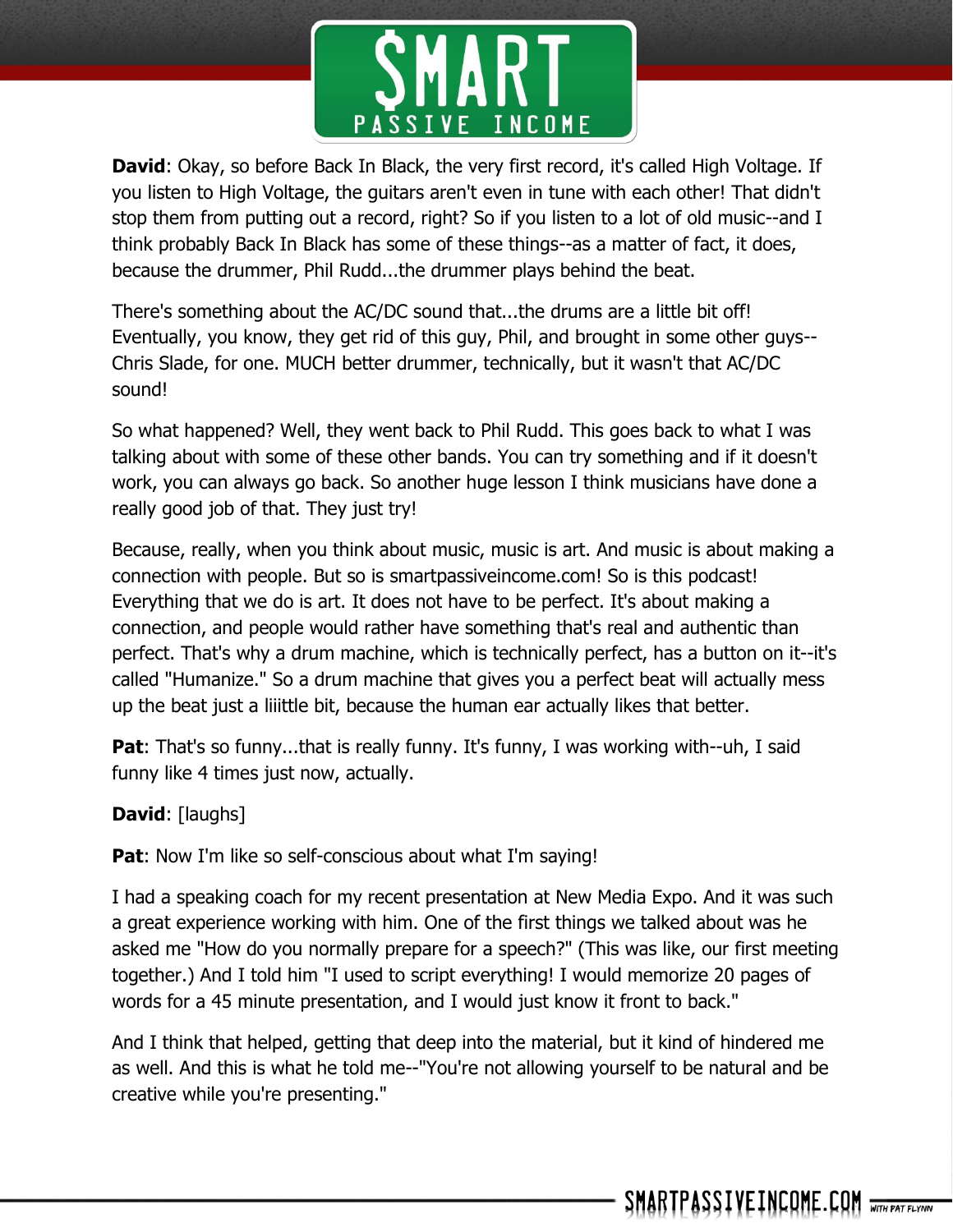

So what he suggested was, you know, memorize the intro just so you have that down and choreographed, and you memorize the outro, the finer points that you want to say, but in the middle you just kind of bullet point what you want to go over, and just talk naturally! And it's going to be so much better. It's going to be more natural, more Pat, or more you.

And I did that and I got a lot of great comments about that--people who have seen me in my previous presentations and my latest one. They were just like "Pat, you sounded like you were just on your podcast or you sounded more natural" and it was because I didn't script it but I knew the material well enough where I didn't have to worry.

**David:** I love that! I think that's a million dollar tip right there. And I can completely relate because, I talked about earlier about the very early radio shows that I do--that I did. And by the way, this is [musicbusinessradio.com,](http://musicbusinessradio.com/) if you want to listen to some of the stuff, it's me interviewing music industry people. Artists, A&R guys, record label presidents. Anyway.

I was actually scripting the intros and the outros and I would have the questions inbetween where I thought people were going to go, and it ended up sounding bad, and I remember what the producer told me. He said "man, just, you know, just do it like you're talking to me. Put the script down and just do it!" And it sounded so much better.

And you know, I think part of that is just having the confidence to do it and just trust in yourself. That's another huge entrepreneur lesson, isn't it? Just trust in yourself and trust that it's going to be OK. It's scary, you don't know what's going to be on the other side of the wall--but you trust that it's going to be okay.

**Pat**: Yeah. And it doesn't have to be perfect, either, like what we were talking about. And I think that's really important, because that was actually a big issue I had when I was starting, especially with the videos and the podcast.

You know, I did quite a few takes of that first podcast episode. I did a number of takes of a lot of the videos that I've done. And now I'm just, whatever, I just put it out there and I'm improving my skills along the way, and it's just more natural, people enjoy it more.

**David:** Yeah! And it's still scary, in a way, I'd imagine. I remember I sent you some stuff before we did this conversation. I sent you custom bullet points and you sent just a one-line email back. "Hey man, we're just going to have a kind of discussion." Uh-oh!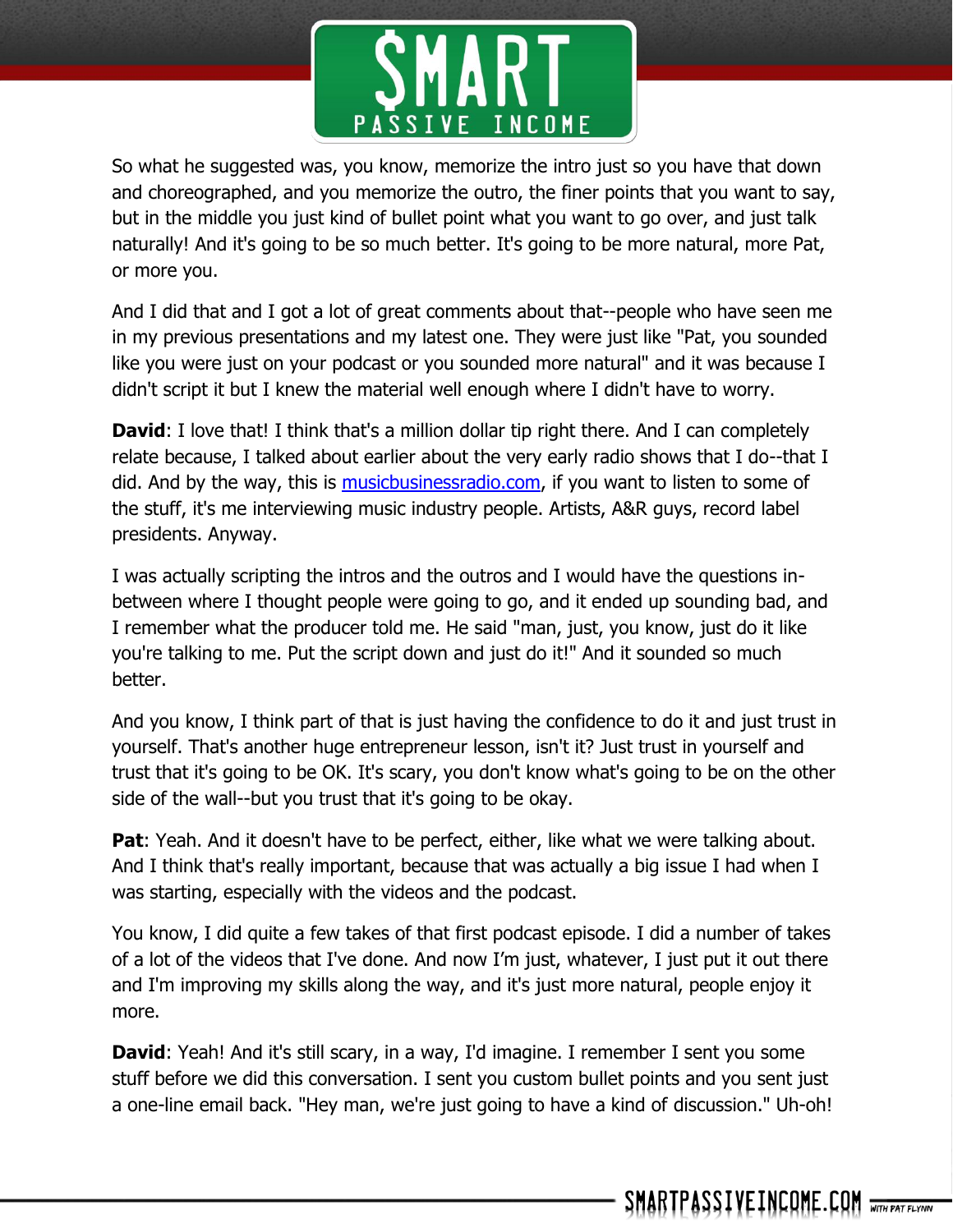

**Pat**: Haha, sorry!

**David:** So now I've got to prepare for EVERYTHING, right? But the truth is, if you know the material--I know the material, you know the material when you go on stage, if you prepare -- which we always do. There's only a certain amount of preparation that you can get and you know, one of the things that I think is really interesting, I was taking stand-up comedy writing, like, second city, and also I've done some stand-up comedy where I'm performing just to get better at my public presentation.

One of the things that I thought was really interesting is that those guys are prepared. They make it look really, really good when they've got a heckler or somebody drops a glass, like the waitress drops a glass, or a siren goes by, they look "Oh, wow, that was off the cuff!" But it's not. So there's a balance. You prepare for what you think might go wrong, but eventually something's going to happen, you've got no idea.

**Pat**: Right, absolutely.

**David:** Can't prepare for everything.

**Pat**: Totally. Now, I'm on musicianbook.com, I'm looking at the kind of...I think you have it broken down to chapters or the points that you make in this book, and there's a few of them that I want to point out before you finish up because I can't believe we've already spoken for this long! It feels just like it's been 10 minutes. And I know we could talk for hours, and maybe we'll have to get you back on the show because this stuff is awesome.

**David**: Okay, well, I hope everybody else feels that way.

**Pat:** Haha, well, I feel that way, so...

**David**: Well, here's what we say in the direct marketing business. We say it can never be too long, only too boring.

**Pat**: Yes. Okay, so this is probably a question that a lot of people have, since I have someone in the music business on--if I wanted to break into music, and start a career in music, what would be my steps?

**David**: You know, there are a lot of ways to do it. How I would recommend doing it-and I think a lot of people will related that are listening to this, whether they're bloggers or in the Internet marketing space--is, come up with good content, and with music we have a saying here in Nashville, the songwriting capital of the world, that it all begins with a song.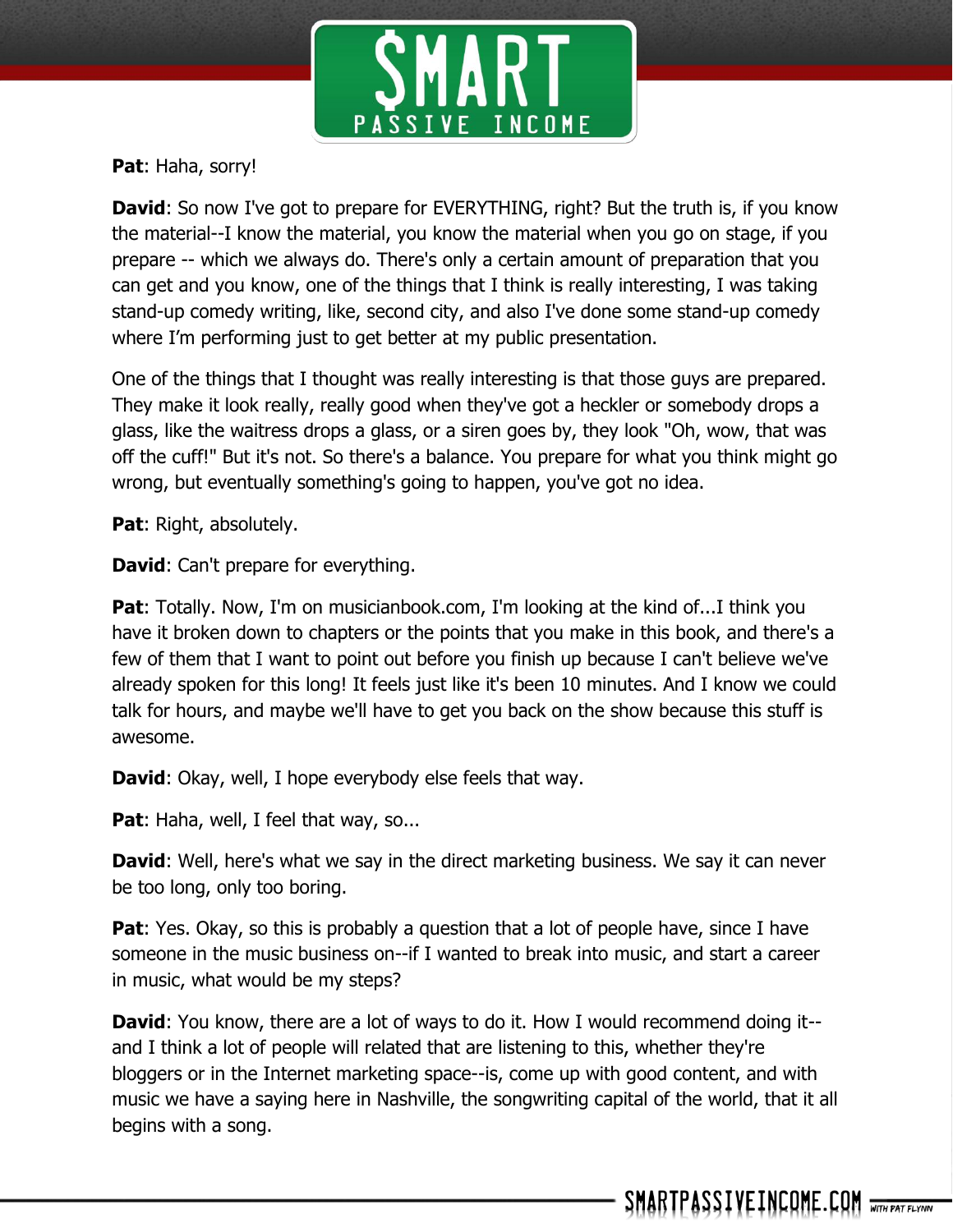

So I would say to focus on your writing, and the great things about that is, as a musician you can have a second life as a writer.

**Pat**: Yeah, that's cool. Okay, so we have a good song, obviously. But I know a lot of people who are just veteran garage musicians, and they have amazing songs, they have great songs--or at least, I think they have great songs.

And they probably think they have great songs too. And I know a lot of musicians probably think they have great songs, but from there, how would you get people to- how would you get the world to understand you have a great song?

**David:** Well, the next thing you need to do is you need to record it. So sometimes--I mean, you see a lot of guys popping up on YouTube, which I think is just unbelievable. What a cool way to break, right? You can do it from your bedroom!

We always used to joke around that there's these great guitar players coming out of Nashville that goes "Well, there's probably some guy in his bedroom who's better than you, you just never heard of him." And now we can find out, right? And really, some of these guys, it's like "WOW! Real music still exists!" I'm blown away by some of the discoveries that I've seen. So I would say a good recording, and it doesn't have to be perfect, it can be on YouTube.

You've probably heard the saying that perfect is the enemy of good? Because if you worry too much about it, it never comes out. And I think one of the cool things about YouTube is, you see this all the time, people will put something out there, and they'll think "Eh, nobody's going to see this."

But they put it out, and it takes off and I think the reason for that--this is probably the biggest thing I would tell upcoming musicians--is the authenticity of it! It's like the full expression of yourself. How cool if you could go back and talk to your--because you're a musician, Pat!

**Pat**: I mean, I play the trumpet, and...I dabble on the guitar a little bit, you know.

**David**: But think about your trumpet playing or even guitar, or any instrument...if you could go back and see your 15 year old self before you had been just beaten down. Sometimes we know too much about the music business! I think that's why I didn't continue as a musician.

It's like, I got to watch sausage get made, and I think one of the cool things about the Internet is that you can just put that stuff out there, and you're seeing this full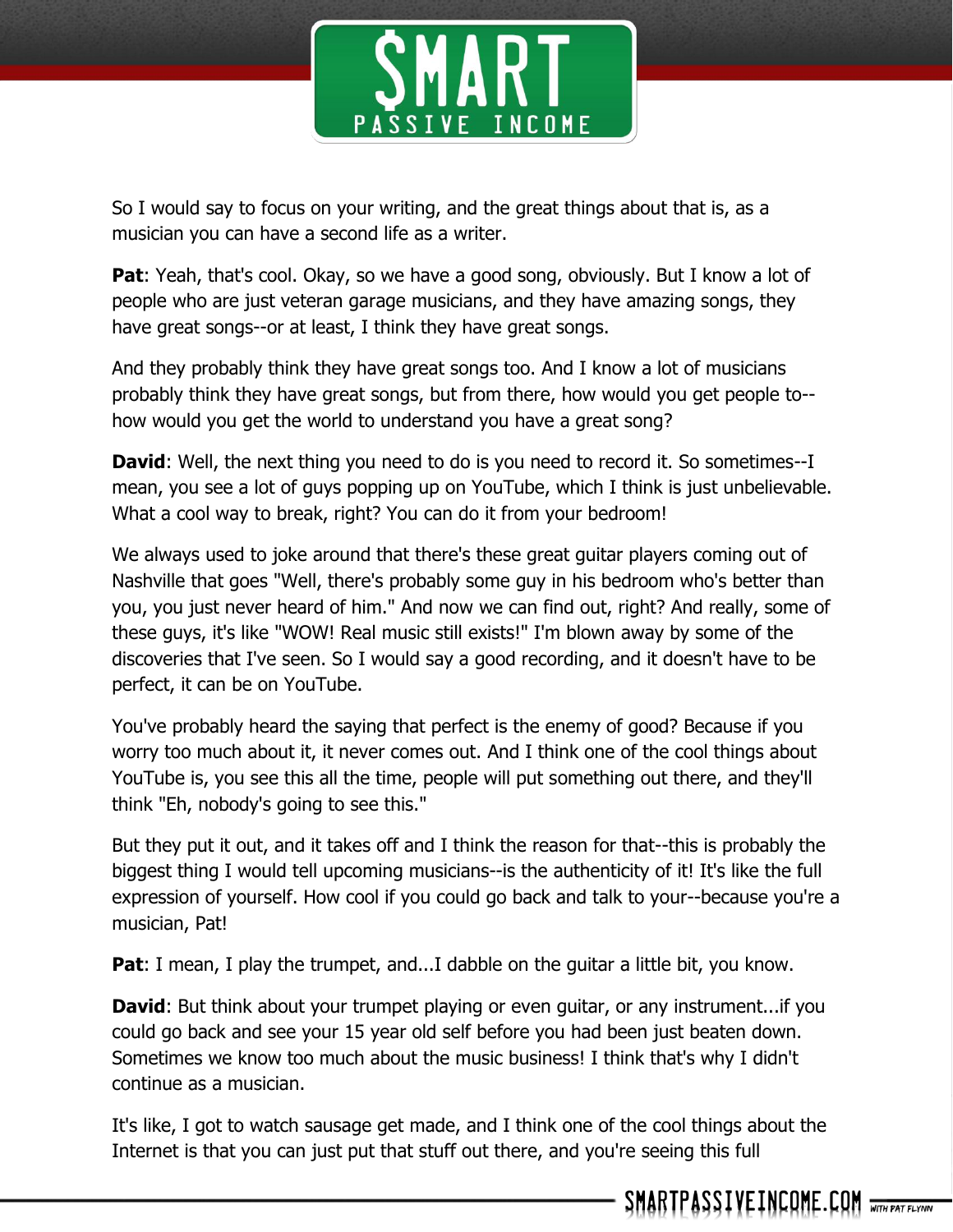

expression, when people are so excited about music, because it really is an exciting thing to play and to perform and to write and to have other people react to it, like dancing! And I think that will be the next thing, is to get it out there in some way.

For a lot of guys, that's going to be a live show. Back in the day when I was a musician, we didn't have computers to record on! We recorded on tape, and it wasn't nearly as easy! But that can be done, too, like a live show.

It can be done through recording. And again, it's the...um....to give the parallel, the good song you would say, like, good content. If you got a song in your heart, as we say, that's great, but it needs to get out there. And the good recording, that will be like what you do with your blog, Pat, or this podcast. I mean, you have to have some way to get it out to people. It could be Live 101--I know you do a lot of public speaking as well.

**Pat:** Well, I think even beyond the blog, and this is why I have this sort of "be everywhere" strategy, the blog I compare it to throwing a message in a bottle and throwing it into the ocean. You're not going to know--when you start a blog, nobody knows about it. But when you put stuff on platforms like YouTube or iTunes, that's where people are already who are potentially looking for what you have to offer.

So that's why I'm really glad you said YouTube for musicians--I think YouTube's great for anybody who has something to say or something to share, especially if it comes from the heart.

And also, the podcast, as many people know who are listening to this, the podcast has done wonders for me! And I think that's why it's important--you know, I think putting stuff on a blog is great, and that should be the hub, because that's where all the action happens, it's where clicking happens.

But kind of reaching out and trying to build an audience. I think it's really important to get out there and put yourself on a platform like YouTube, where things can take off naturally without, you know, by just pretty much getting found on search, or...you know, it just takes one kind of influential person to just share something of yours and just have it take off.

**David:** It does. And I will say this, you can't just, obviously you know this from building the blog or videos that you put online, you can't just throw it out there and have it take off. Sometimes that happens. You got to get it in the hands of the right people, or it has to be so good that it cannot be denied. And we have things like that in the music business. I always think of Freddie Mercury, from Queen. I think of Michael Jackson--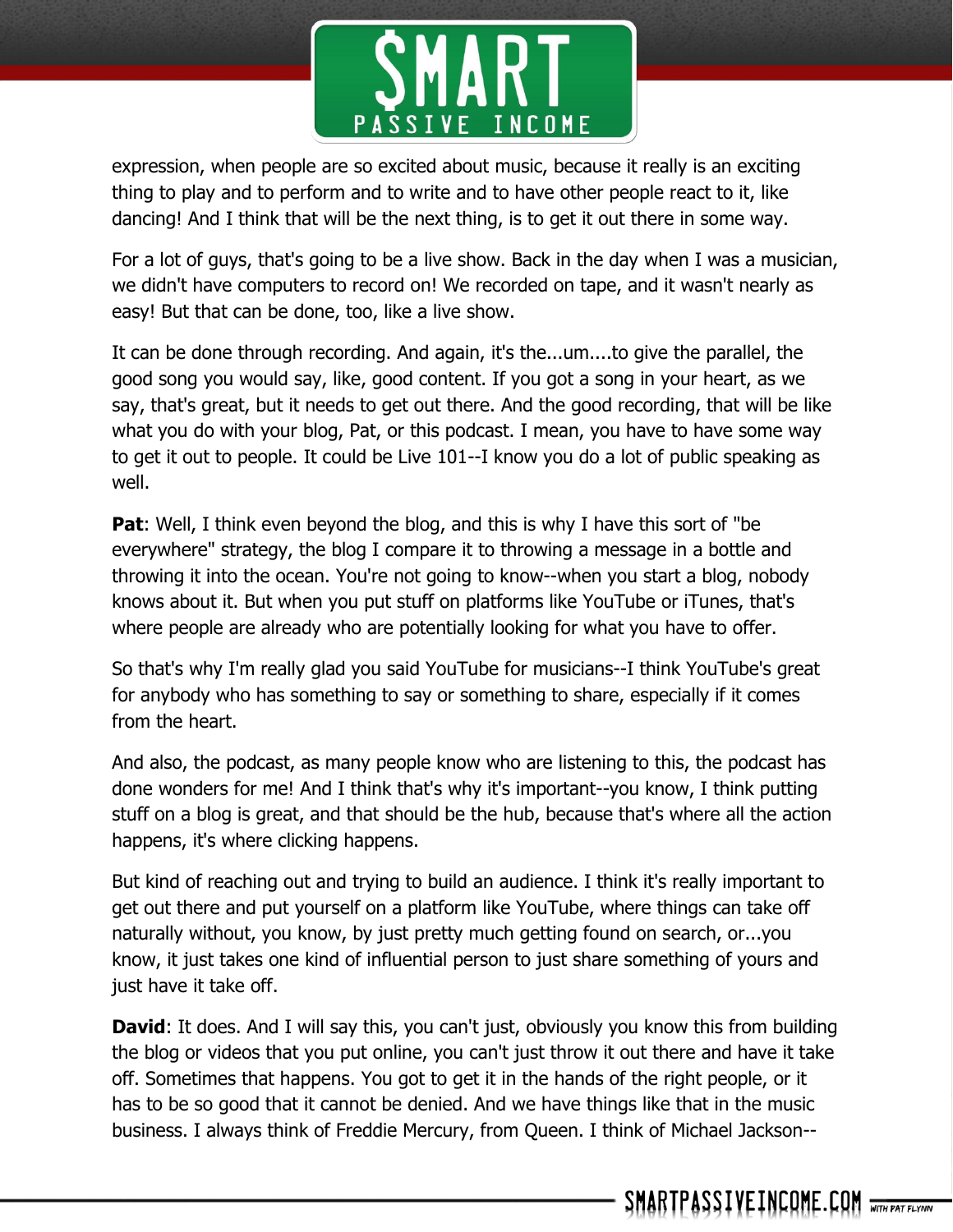

when you watch him dance, you're like "WOW! That's just impressive." And that's the kind of stuff that really takes off on YouTube.

If you watch the Ellen show ever--and I've never actually seen the show, but I've seen all these videos that Ellen puts online on YouTube, and she seems, she's like my filter for all the cool videos, right? That probably everybody else already knows about, right?

But it's always stuff that people were just like 'Yeah, you know, I just put it up and it was so good it took off." So I will say that. It's probably a bigger discussion--we always have a saying though, "it doesn't matter how..."

Well, let me...how am I going to say this? You can market a bad video. Good marketing will make a bad product fail faster. So all the marketing in the world won't help you if it's not good.

**Pat**: Love it, love it.

**David:** You know, Pat, one more thing for somebody who's breaking into the music business--it's one thing to have songs. I think the people...this is what YouTube is really so great for, is...to build a connection.

For example, you'll see these kids in their bedroom and you get the feeling like they're being bullied at school or something, but they can be a superstar on YouTube and you really start to see into their lives, and you get to see who they are as artists, and it doesn't have to be like--that's kind of depressing, isn't it? Getting bullied at school!

But you get to see who they are, and I think that's when the cool things, and why your blog has taken off, because you're saying--I mean, you talk about the kids, you're talking about your wife, and if we look at artists that have really, really done well, like- we know Ted Nugent hunts endangered species and he loves guns, and we know about Eminem's ex-wife, Kim. They let us into their lives, and I think that's one of the great things about YouTube, and it certainly works for blogging, as you can attest to.

**Pat:** Right. And social media, too! I mean, making those connections and having those small conversations with people just creates fans for life.

**David**: Yeah, yeah. People want to feel like they know you! And that's one of the ways that they can do that, and that's why, speaking of social media, I really love Twitter. Because, I mean, how cool is it that it makes it really easy for you to have not one-tomany conversations, but a one-on-one conversation in only 140 characters and it's really, really quick, so I would encourage everybody to use Twitter if nothing else for a way of interacting with people one-on-one.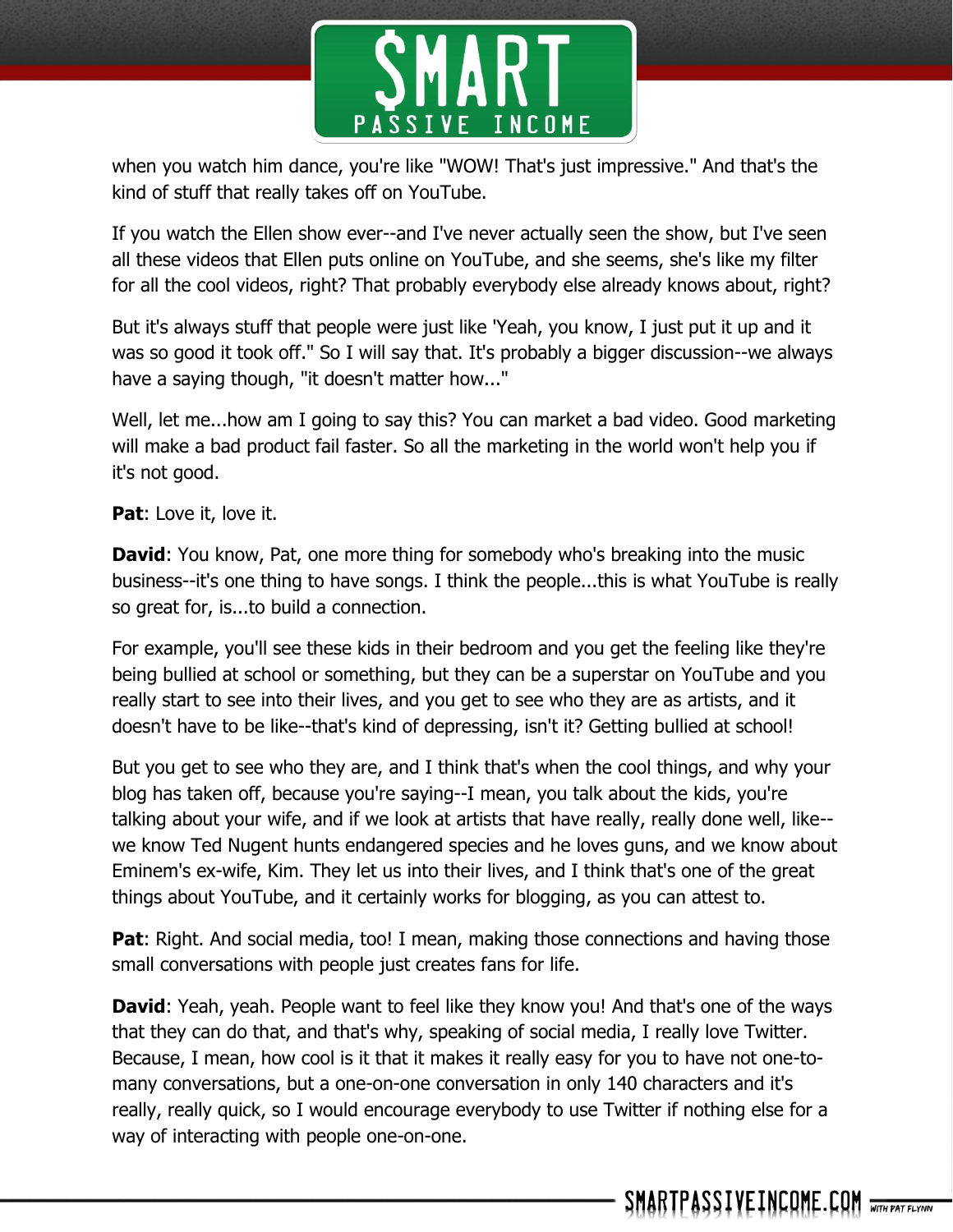

**Pat:** Yeah, I think that's great advice.

Now to finish up, if you could give everybody one piece of advice before we go, maybe something actionable that they can take away from this. I mean, I know we've covered all different things, and I just wanted to get you on here today just to discuss stuff, you know? I love talking about this stuff! I feel like we should just hook up on Skype every once in a while and just TALK.

**David**: Yeah, man! Yeah, let's do that. Well, let me give you a big idea, and this is the way I approach my company, and I think this is a mistake a lot of people make when they're first starting out.

I think about three different types of people when I think about my company. I think about visionary, I think about management, and I think about the technician.

So for example, let me give you an example of a technician job. I've got some people right now that are working on some graphics for me. Could I do the graphics? Yeah, I could probably do the graphics. I got somebody making a video for me. Could I do it? Yeah, I could do it. But that's more of a technician job.

What I've got above that technician is a manager. I've got a manager, project manager, that basically I'll work hand in hand with her and she manages, she tells people what to do. I'm at the top, I'm the visionary, and I think about big picture things. And that's my highest--if you want to get into the 80/20 principle again, that's my highest leverage. It's not me sitting around editing videos; a lot of people can edit videos.

But how many people can think about the big ideas that I'm thinking about? Well, just me, when it comes to my market. So I spend time doing things that nobody else can. And I really love the idea--technician is an important part of the thing. I think that's an extremely important part of the process. It's, I think of it as like a circle, it's not really like a pyramid, right?

I really enjoy--part of the thing I like about being the boss or being the president or whatever you want to call it, the founder of a company, is that I'm able to employ people. I'm able to give them work, and if somebody's enthusiastic about graphics, or they're enthusiastic about book covers...I didn't design my own book cover...then I can hire them, I can pay them to do THEIR passion. So I got the technicians, I've got the manager above them to make sure that the technicians do what needs to be done, and then I just sit there and think about big ideals.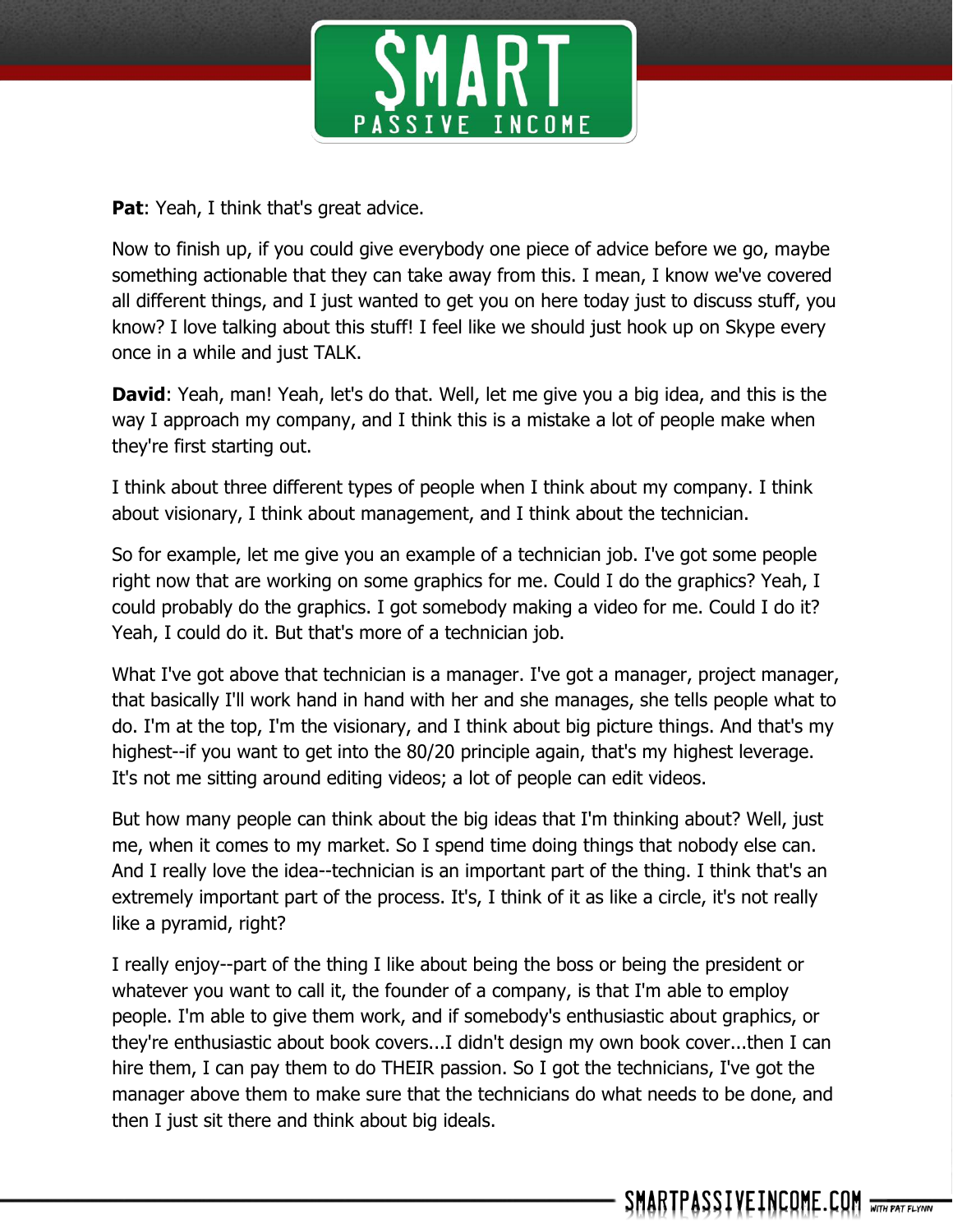

So I think about doing what it is that you do that nobody else can do. That really is the big idea, and that's where you get the most leverage.

Leave you at the music business example--songwriting, for example. you can't outsource a song, but when you're writing a song, you can get leverage on that by letting the technicians and go out and play it. Letting those guys go out on YouTube and play it. You're making money on that every time they're doing the work. You've already done your work. THAT'S where the real big payoff is, in anything.

**Pat:** Songwriting sounds like an awesome thing to do. I can't imagine just writing something and then hearing a band play it. That would be so fulfilling for me.

**David**: It's not unlike what you do, Pat. You're writing something, it's got rhythm and it's got melody, but it's just you connecting to an audience. And if anybody just wants to see an incredible example of it, go download a Taylor Swift record. Taylor Swift knows her audience, and the way she writes, or co-writes, she connects with them in a certain way where they hear that song and go "Oh oh oh that's about me! That's about me!!"

And we've all heard songs like that, right? You go to weddings, like 'Oh, that's our song!' And if you can do that in your blog...[inaudible] made. I mean, where you're speaking to a bunch of people, but they think that you're personally speaking to them. And you know, people think--I have a buddy of mine, he wrote a lot of songs for Britney Spears. Hit Me Baby One More Time--big hits that everybody would've heard. And he's, you know, 45 year old guy. [Laughs] I said, it's a little weird, that you can channel the mind of a 12 or 13 year old girl. It's scary, isn't it?

But that, you know, funny story. I was talking to another guy I know, he wrote a song called Like A Virgin by Madonna. Did you know that was written by two dudes?

**Pat**: Uh-uh.

**David: NO! Nobody knows that! Right?** 

**Pat:** [singing] Like a viiirgin!

**David**: It's all [inaudible] wrote that, because it's so perfect for her. Nope. So, you know, that's where the real leverage is. Madonna's still out there on two, and those guys are still collecting those royalties.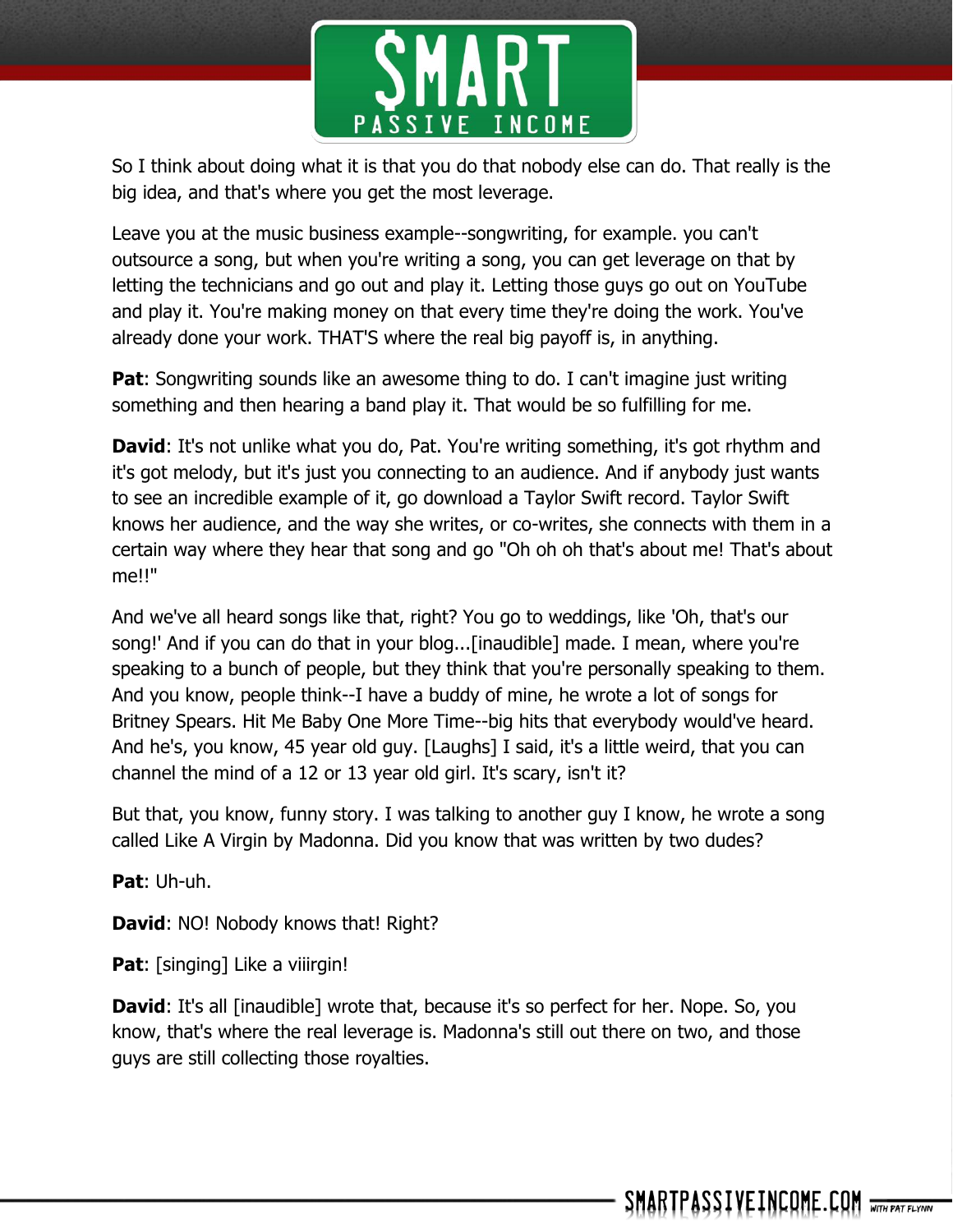

**Pat**: Yeah, that's crazy. Alright, David. Thank you so much for your time--I mean, like I said, we could just talk for hours I'm sure. We'll have to get you back on sometime, and you know, maybe talk about how the book did.

**David:** Pat, I'm going to keep track of this book. We're giving it away free at [musicianbook.com,](http://musicianbook.com/) and I will report back to you with--it's very scary to me to release it for free, and it's brand-new up there, but I will report back with you and let you know how that did, because I'm trying to spread ideals here, and I'd like to encourage other people to spread their ideas, and trust, just like what we're talking about.

**Pat:** Well, you know me and free. If you can inspire people and change people's lives with your book, they're going to want to pay you back in one way or another.

## **David**: Absolutely.

**Pat:** All right. Cool, David. Thanks! Take care, and we'll talk to you soon.

## **David**: Sure.

**Pat:** All right, I hope you enjoyed that interview with David Hooper! Again, if you go to musicmarketing.com or musicianbook.com, you can get the PDF version of Six Figure Musician for 100% free, which is really cool. Of course, just reading a book or a PDF file isn't going to get you six figures in the music industry or any industry, really. But David's been at this since 1995, so he definitely knows a thing or two about how to give yourself the best chance to do that.

Again, David, thank you for your time, and everyone else listening, thank you for listening to the show. If you're interested in writing an eBook, I recommend you check out my free book, ebooksthesmartway.com, where you can get my guide on how to publish, automate and market an eBook.

Again, 100% free for a simple exchange of your email address in order to get that book, and you can unsubscribe to that list if you want at any time. But just stay on a couple of weeks to get some of the exclusive tips. If you're not convinced then by all means, just unsubscribe, but stick around and you'll see that it's worth it.

You can sign up for the newsletter, again, at **eBooksTheSmartWay.com**, and get a free PDF of eBooks The Smart Way.

Thanks everyone! I'll see you in session 58, and I'll talk to you later! Cheers.